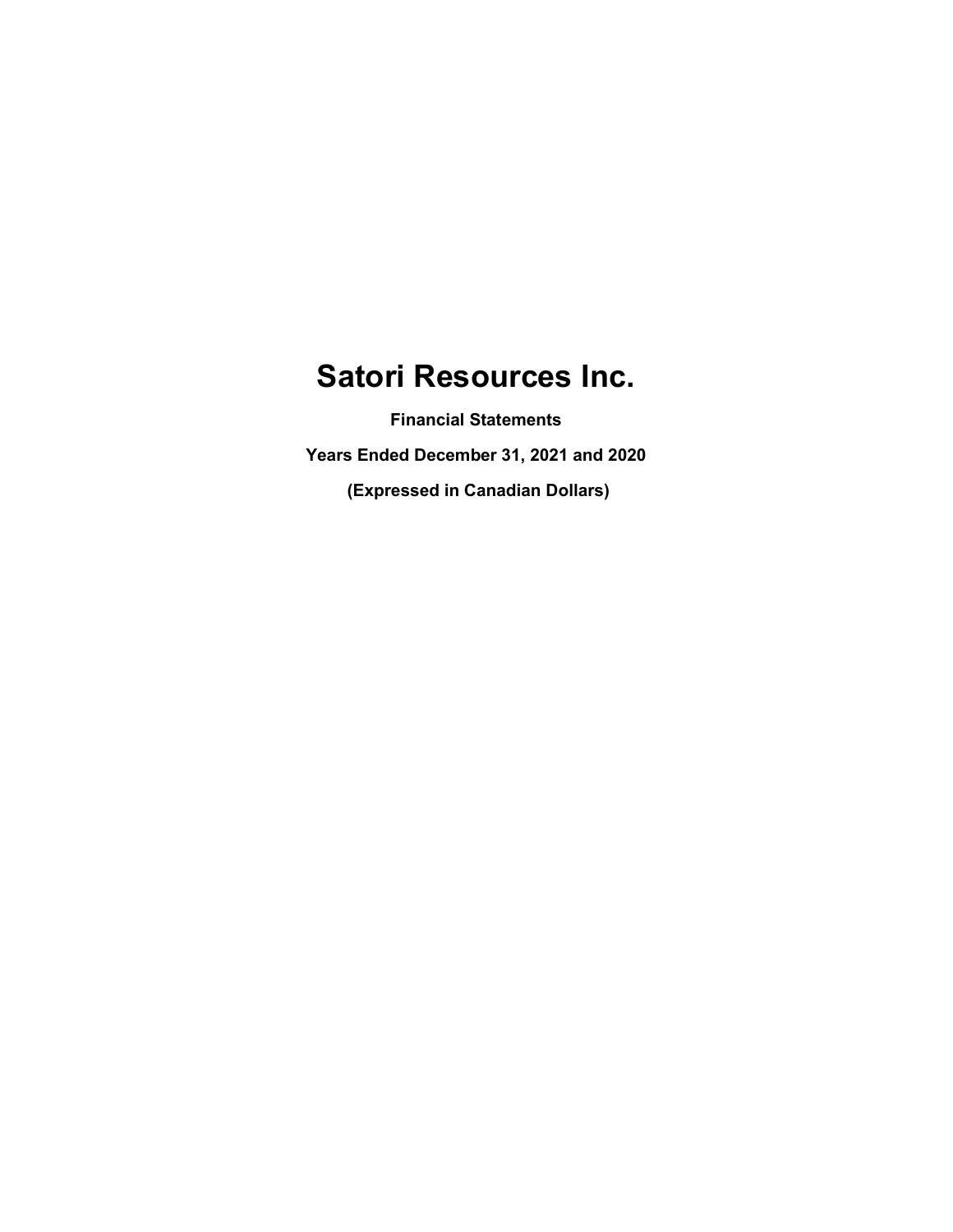

To the Shareholders of Satori Resources Inc.:

#### **Opinion**

We have audited the financial statements of Satori Resources Inc. (the "Company"), which comprise the statements of financial position as at December 31, 2021 and December 31, 2020, and the statements of net loss and comprehensive loss, changes in equity, and cash flows for the years then ended, and notes to the financial statements, including a summary of significant accounting policies.

In our opinion, the accompanying financial statements present fairly, in all material respects, the financial position of the Company as at December 31, 2021 and December 31, 2020, and its financial performance and its cash flows for the years then ended in accordance with International Financial Reporting Standards.

#### **Basis for Opinion**

We conducted our audits in accordance with Canadian generally accepted auditing standards. Our responsibilities under those standards are further described in the Auditor's Responsibilities for the Audit of the Financial Statements section of our report. We are independent of the Company in accordance with the ethical requirements that are relevant to our audits of the financial statements in Canada, and we have fulfilled our other ethical responsibilities in accordance with these requirements. We believe that the audit evidence we have obtained is sufficient and appropriate to provide a basis for our opinion.

#### **Material Uncertainty Related to Going Concern**

We draw attention to Note 2 in the financial statements, which indicates that the Company had no source of recurring operating cash flows during the year ended December 31, 2021 and, as of that date, had an accumulated deficit. As stated in Note 2, these events or conditions, along with other matters as set forth in Note 2, indicate that a material uncertainty exists that may cast significant doubt on the Company's ability to continue as a going concern. Our opinion is not modified in respect of this matter.

#### **Other Information**

Management is responsible for the other information. The other information comprises Management's Discussion and Analysis.

Our opinion on the financial statements does not cover the other information and we do not express any form of assurance conclusion thereon.

In connection with our audits of the financial statements, our responsibility is to read the other information and, in doing so, consider whether the other information is materially inconsistent with the financial statements or our knowledge obtained in the audits or otherwise appears to be materially misstated. We obtained Management's Discussion and Analysis prior to the date of this auditor's report. If, based on the work we have performed on this other information, we conclude that there is a material misstatement of this other information, we are required to report that fact. We have nothing to report in this regard.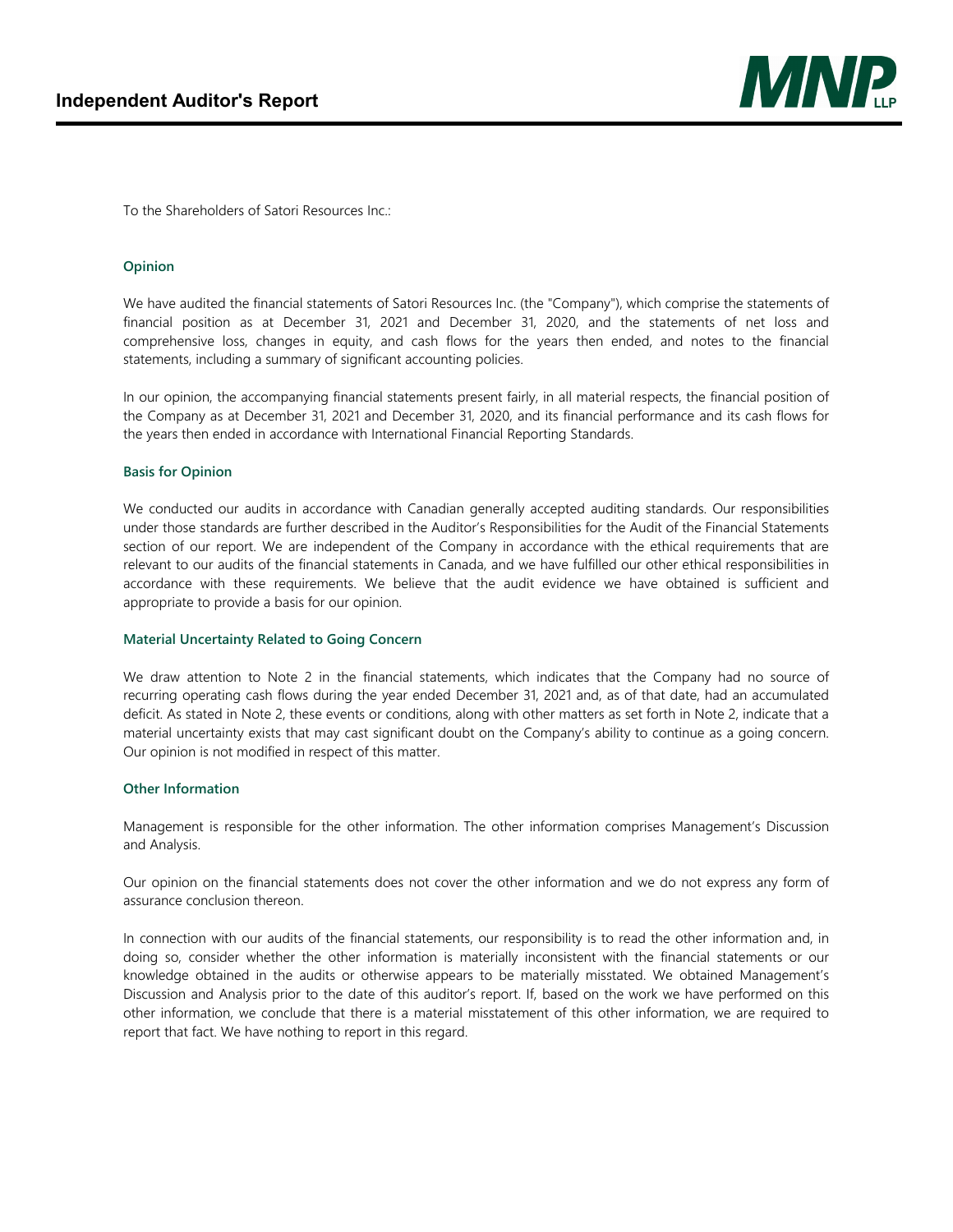#### **Responsibilities of Management and Those Charged with Governance for the Financial Statements**

Management is responsible for the preparation and fair presentation of the financial statements in accordance with International Financial Reporting Standards, and for such internal control as management determines is necessary to enable the preparation of financial statements that are free from material misstatement, whether due to fraud or error.

In preparing the financial statements, management is responsible for assessing the Company's ability to continue as a going concern, disclosing, as applicable, matters related to going concern and using the going concern basis of accounting unless management either intends to liquidate the Company or to cease operations, or has no realistic alternative but to do so.

Those charged with governance are responsible for overseeing the Company's financial reporting process.

#### **Auditor's Responsibilities for the Audit of the Financial Statements**

Our objectives are to obtain reasonable assurance about whether the financial statements as a whole are free from material misstatement, whether due to fraud or error, and to issue an auditor's report that includes our opinion. Reasonable assurance is a high level of assurance, but is not a guarantee that an audit conducted in accordance with Canadian generally accepted auditing standards will always detect a material misstatement when it exists. Misstatements can arise from fraud or error and are considered material if, individually or in the aggregate, they could reasonably be expected to influence the economic decisions of users taken on the basis of these financial statements.

As part of an audit in accordance with Canadian generally accepted auditing standards, we exercise professional judgment and maintain professional skepticism throughout the audit. We also:

- Identify and assess the risks of material misstatement of the financial statements, whether due to fraud or error, design and perform audit procedures responsive to those risks, and obtain audit evidence that is sufficient and appropriate to provide a basis for our opinion. The risk of not detecting a material misstatement resulting from fraud is higher than for one resulting from error, as fraud may involve collusion, forgery, intentional omissions, misrepresentations, or the override of internal control.
- Obtain an understanding of internal control relevant to the audit in order to design audit procedures that are appropriate in the circumstances, but not for the purpose of expressing an opinion on the effectiveness of the Company's internal control.
- Evaluate the appropriateness of accounting policies used and the reasonableness of accounting estimates and related disclosures made by management.
- Conclude on the appropriateness of management's use of the going concern basis of accounting and, based on the audit evidence obtained, whether a material uncertainty exists related to events or conditions that may cast significant doubt on the Company's ability to continue as a going concern. If we conclude that a material uncertainty exists, we are required to draw attention in our auditor's report to the related disclosures in the financial statements or, if such disclosures are inadequate, to modify our opinion. Our conclusions are based on the audit evidence obtained up to the date of our auditor's report. However, future events or conditions may cause the Company to cease to continue as a going concern.
- Evaluate the overall presentation, structure and content of the financial statements, including the disclosures, and whether the financial statements represent the underlying transactions and events in a manner that achieves fair presentation.

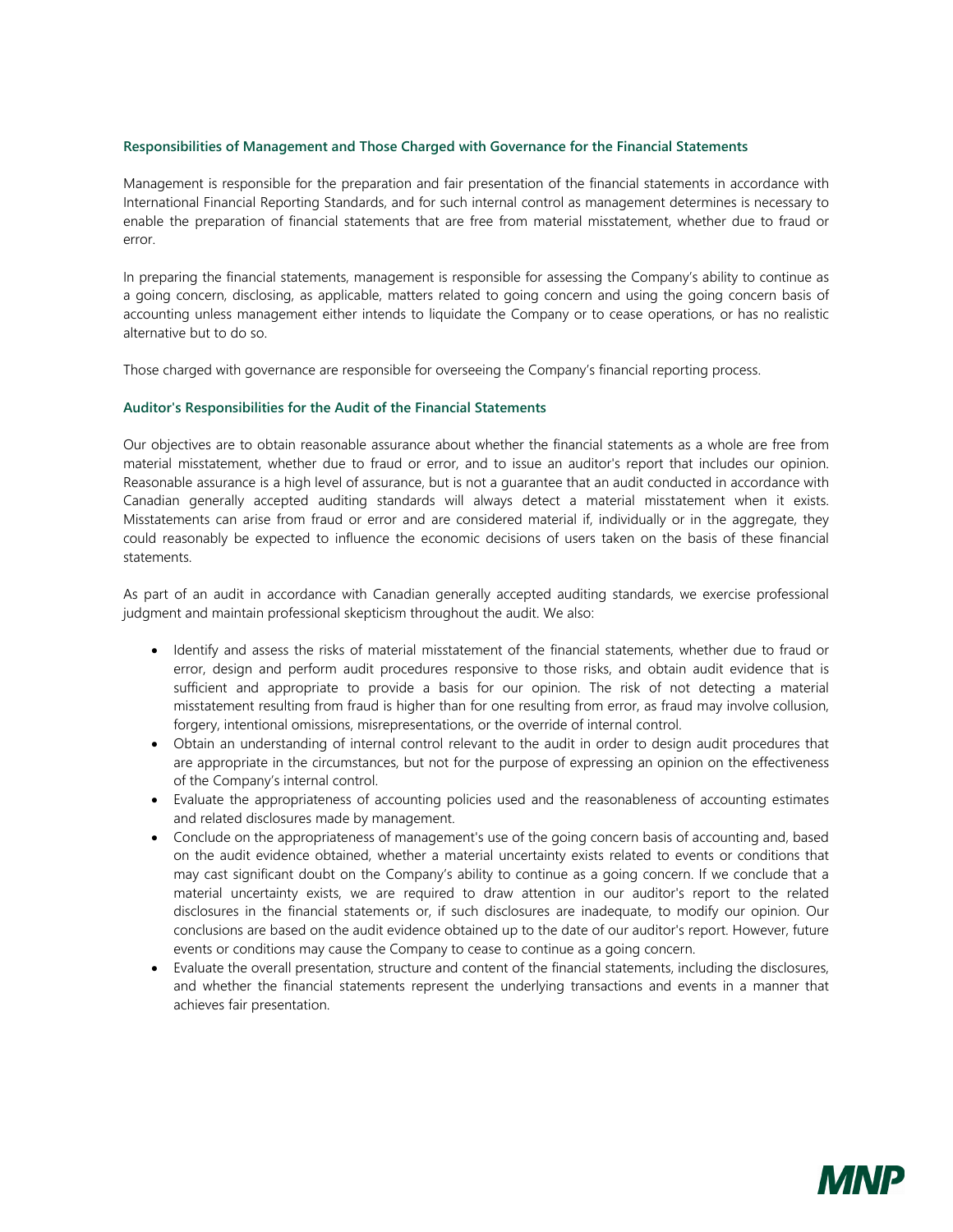We communicate with those charged with governance regarding, among other matters, the planned scope and timing of the audits and significant audit findings, including any significant deficiencies in internal control that we identify during our audits.

We also provide those charged with governance with a statement that we have complied with relevant ethical requirements regarding independence, and to communicate with them all relationships and other matters that may reasonably be thought to bear on our independence, and where applicable, related safeguards.

The engagement partner on the audit resulting in this independent auditor's report is Andrew Kevin Spidle.

Mississauga, Ontario Chartered Professional Accountants

April 27, 2022 Licensed Public Accountants

MNPLLP

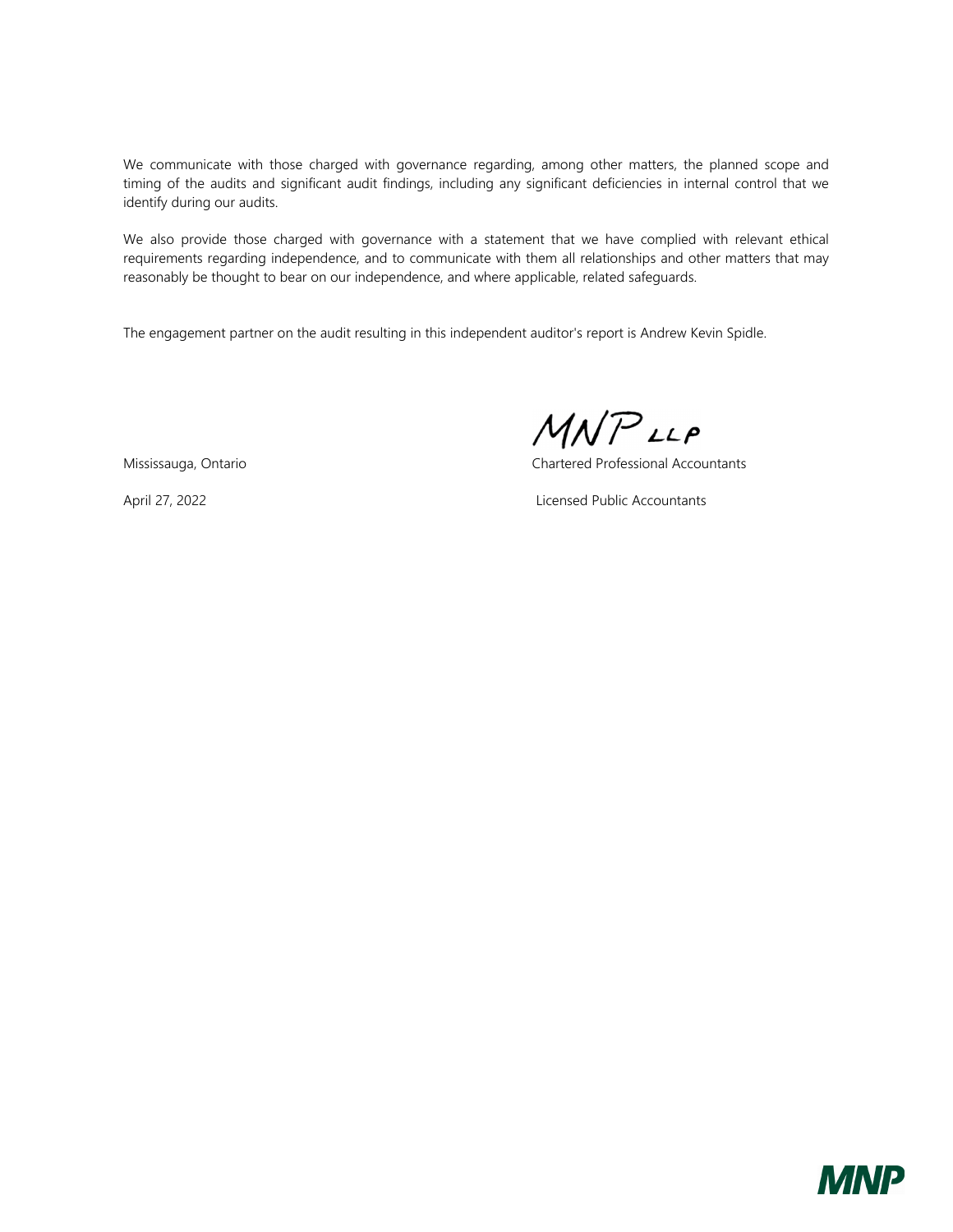Statements of Financial Position As at December 31, 2021 and 2020

(Expressed in Canadian dollars)

|                                                                                                                          | December 31, 2021 | December 31, 2020 |
|--------------------------------------------------------------------------------------------------------------------------|-------------------|-------------------|
| <b>ASSETS</b>                                                                                                            |                   |                   |
| <b>Current Assets</b>                                                                                                    |                   |                   |
| Cash                                                                                                                     | \$<br>3,095,147   | \$<br>1,259,568   |
| Other receivables                                                                                                        | 28,752            | 49,193            |
| Prepaid expenses and advances (note 11)                                                                                  | 135,537           | 71,770            |
|                                                                                                                          | 3,259,436         | 1,380,531         |
| <b>Non-Current Assets</b>                                                                                                |                   |                   |
| Mineral properties and deferred exploration and                                                                          |                   |                   |
| development expenditures (notes 5)                                                                                       | 4,460,620         | 2,407,697         |
| <b>TOTAL ASSETS</b>                                                                                                      | \$<br>7,720,056   | \$<br>3,788,228   |
| <b>LIABILITIES AND EQUITY</b>                                                                                            |                   |                   |
|                                                                                                                          |                   |                   |
| <b>Current Liabilities</b>                                                                                               |                   |                   |
| Accounts payable and accrued liabilities (note 10)                                                                       | \$<br>120,134     | \$<br>110,580     |
| Flow-through premium (note 7)                                                                                            | 321,075           |                   |
|                                                                                                                          | 441,209           | 110,580           |
| <b>Non-Current Liabilities</b>                                                                                           |                   |                   |
| Site restoration provision (note 6)                                                                                      | 1,107,615         | 1,085,684         |
| <b>TOTAL LIABILITIES</b>                                                                                                 | 1,548,824         | 1,196,264         |
| <b>Equity</b>                                                                                                            |                   |                   |
| Share capital (note 7)                                                                                                   | 9,514,017         | 5,088,097         |
| Contributed surplus (note 7)                                                                                             | 6,122,296         | 5,935,582         |
| Warrant reserve (note 7)                                                                                                 |                   | 343,143           |
| Deficit                                                                                                                  | (9,465,081)       | (8,774,858)       |
| <b>TOTAL EQUITY</b>                                                                                                      | 6,171,232         | 2,591,964         |
| <b>TOTAL LIABILITIES AND EQUITY</b>                                                                                      | \$<br>7,720,056   | \$<br>3,788,228   |
| <b>Going Concern</b> (note 2)<br>Commitments (note 14)<br>Subsequent Event (note 15)<br>Approved by the Board<br>Signed: |                   |                   |
|                                                                                                                          |                   |                   |

"Peter Shippen" "Jennifer Boyle"

Director Director

 $\mathcal{L}_\mathcal{L} = \{ \mathcal{L}_\mathcal{L} = \{ \mathcal{L}_\mathcal{L} = \{ \mathcal{L}_\mathcal{L} = \{ \mathcal{L}_\mathcal{L} = \{ \mathcal{L}_\mathcal{L} = \{ \mathcal{L}_\mathcal{L} = \{ \mathcal{L}_\mathcal{L} = \{ \mathcal{L}_\mathcal{L} = \{ \mathcal{L}_\mathcal{L} = \{ \mathcal{L}_\mathcal{L} = \{ \mathcal{L}_\mathcal{L} = \{ \mathcal{L}_\mathcal{L} = \{ \mathcal{L}_\mathcal{L} = \{ \mathcal{L}_\mathcal{$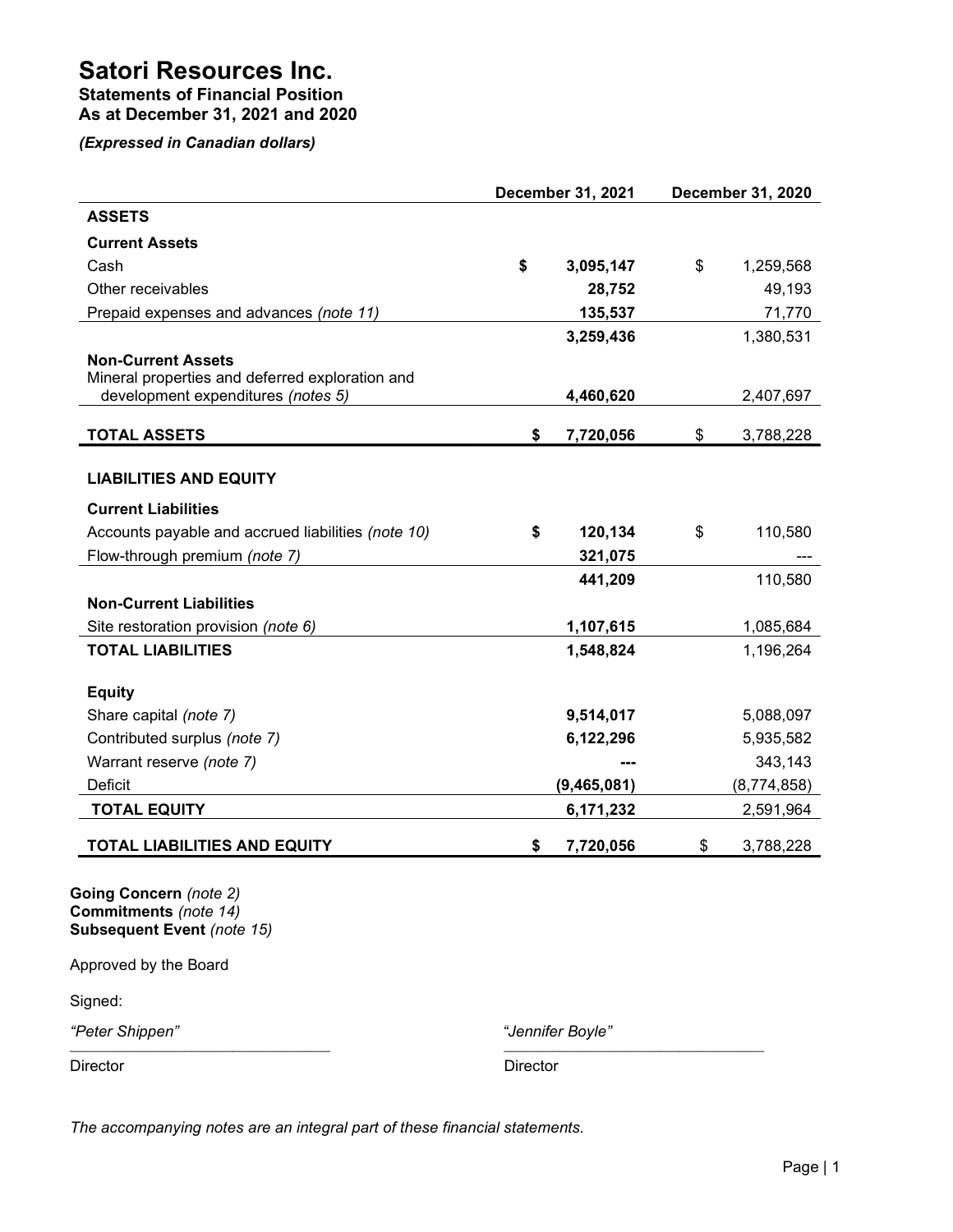## Statements of Net Loss and Comprehensive Loss For the years ended December 31, 2021 and 2020

(Expressed in Canadian dollars, except weighted average shares)

|                                                                                      | 2021          | 2020          |
|--------------------------------------------------------------------------------------|---------------|---------------|
| Management fees (note 10)                                                            | \$<br>204,000 | \$<br>138,000 |
| Stock-based compensation (notes 8 and 10)                                            | 154,050       | 105,070       |
| Investor relations, advertising, and promotion                                       | 105,337       | 18,573        |
| Directors fees                                                                       | 83,995        | 70,427        |
| Filing and transfer agent fees                                                       | 38,085        | 20,247        |
| Salaries, wages and benefits                                                         | 37,450        | 9,546         |
| Insurance                                                                            | 33,839        | 15,186        |
| <b>Consulting fees</b>                                                               | 26,822        | 24,938        |
| Professional fees                                                                    | 22,079        | 18,765        |
| Accretion (note 6)                                                                   | 21,931        | 21,497        |
| Office and miscellaneous                                                             | 21,719        | 12,026        |
| Legal and paralegal                                                                  | 6,010         | 7,531         |
| Travel                                                                               | 2,451         | 3,362         |
| Loss before interest income and taxes                                                | 757,768       | 465,168       |
| Interest income                                                                      | (81)          |               |
| Flow-through premium                                                                 | (121, 864)    | (17,900)      |
| New Delhi option termination                                                         | 54,400        |               |
| Net loss and comprehensive loss for the year                                         | 690,223<br>S  | \$<br>447,268 |
| Net loss per share (basic and diluted) (note 9)                                      | \$<br>(0.01)  | \$<br>(0.01)  |
| Weighted average number of shares outstanding<br>during the year - basic and diluted | 68,873,529    | 47,549,313    |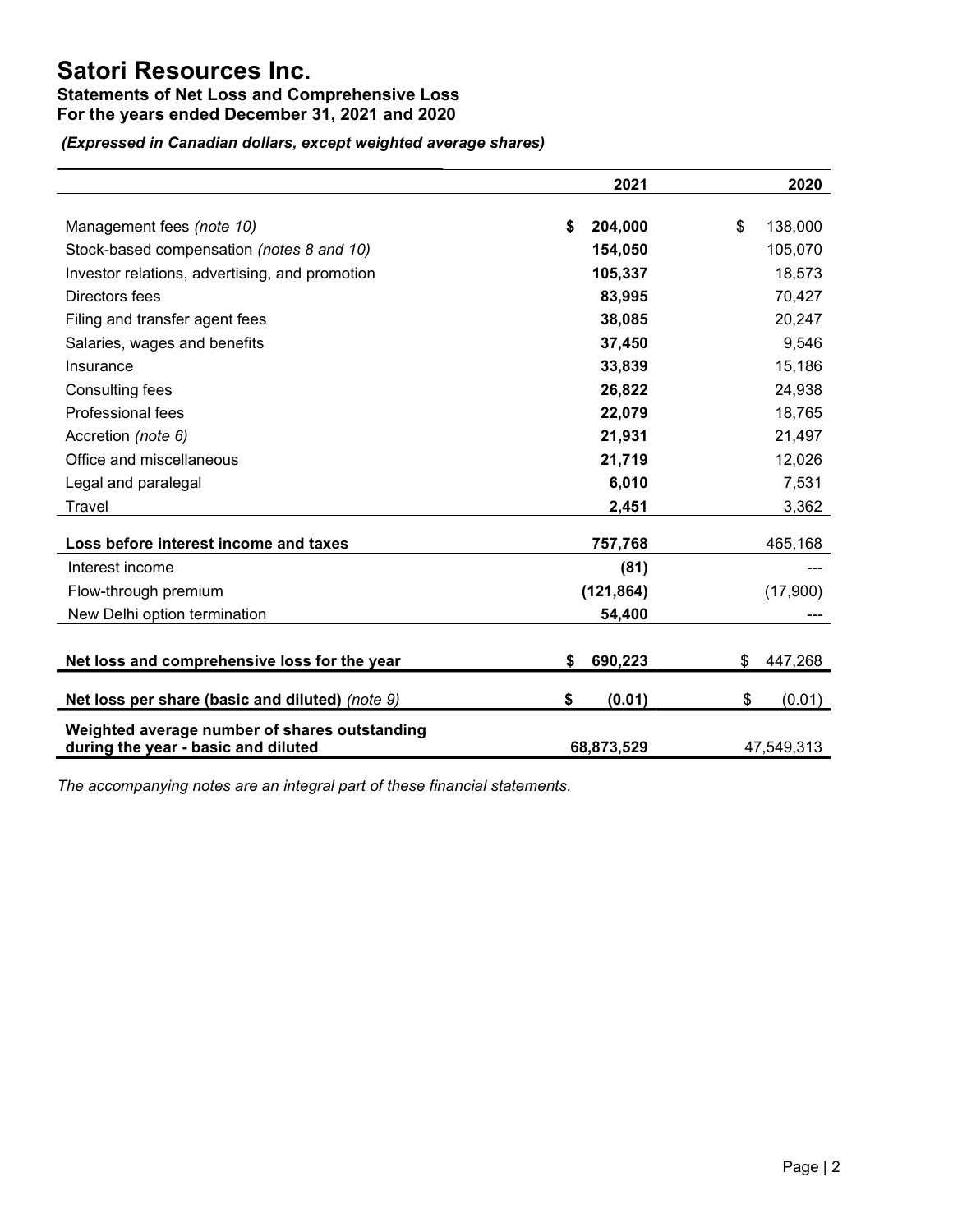Statements of Changes in Equity

For the years ended December 31, 2021 and 2020

(Expressed in Canadian dollars)

|                                       | <b>Number</b> | <b>Share</b> | <b>Contributed</b> | <b>Warrant</b> |                |              |
|---------------------------------------|---------------|--------------|--------------------|----------------|----------------|--------------|
|                                       | of Shares     | Capital      | <b>Surplus</b>     | <b>Reserve</b> | <b>Deficit</b> | <b>Total</b> |
| Balance, December 31, 2019            | 43,631,507    | \$3,662,999  | \$5,834,496        | \$441,343      | \$(8,327,590)  | \$1,611,248  |
|                                       |               |              |                    |                |                |              |
| Net loss for the year                 |               |              |                    | ---            | (447, 268)     | (447, 268)   |
| Shares issued – property acquisition  | 120,000       | 14,400       |                    | ---            | ---            | 14,400       |
| Shares issued – private placement     | 12,013,577    | 1,136,514    | ---                |                | ---            | 1,136,514    |
| Shares issued - warrant exercise      | 2,200,000     | 191,200      | ---                | (66, 700)      | ---            | 124,500      |
| Shares issued – stock option exercise | 900,000       | 82,984       | (35, 484)          |                | ---            | 47,500       |
| Expiry of warrants                    |               | ---          | 31,500             | (31,500)       | ---            |              |
| Vesting of stock-based compensation   |               | ---          | 105,070            |                |                | 105,070      |
| Balance, December 31, 2020            | 58,865,084    | \$5,088,097  | \$5,935,582        | \$343,143      | \$(8,774,858)  | \$2,591,964  |
| Net loss for the year                 |               |              | ---                | ---            | (690, 223)     | (690, 223)   |
| Shares issued – private placement     | 25,595,734    | 3,211,116    |                    |                | ---            | 3,211,116    |
| Shares issued - warrant exercise      | 14,905,000    | 1,214,804    | $---$              | (310, 479)     | ---            | 904,325      |
| <b>Warrant expiries</b>               |               | ---          | 32,664             | (32, 664)      | ---            |              |
| Vesting of stock-based compensation   |               |              | 154,050            |                |                | 154,050      |
| Balance, December 31, 2021            | 99,365,818    | \$9,514,017  | \$6,122,296        | S<br>---       | \$ (9,465,081) | \$6,171,232  |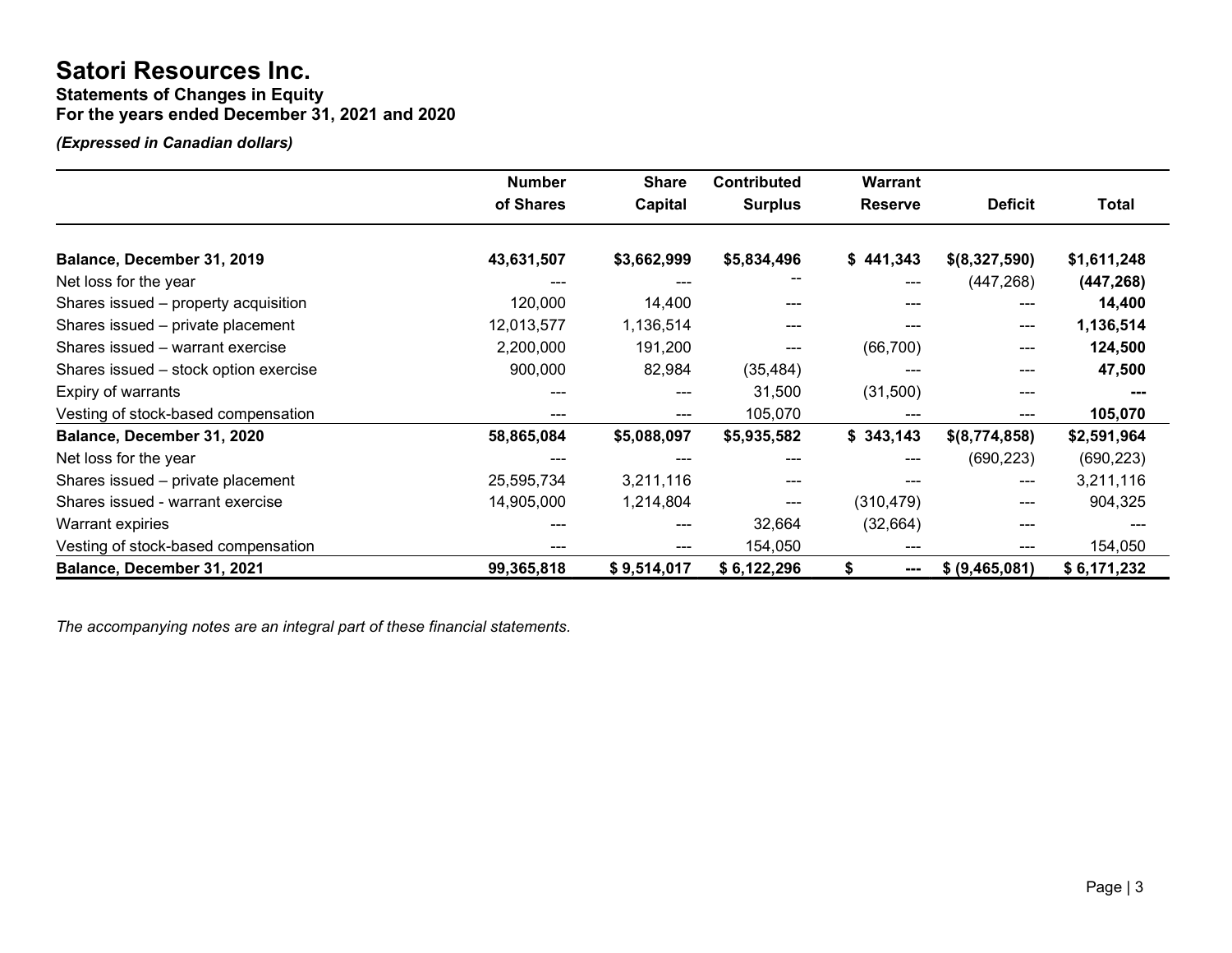Statements of Cash Flows

## For the years ended December 31, 2021 and 2020

(Expressed in Canadian dollars)

|                                                            | 2021             | 2020             |
|------------------------------------------------------------|------------------|------------------|
|                                                            |                  |                  |
| Cash flows from operating activities                       |                  |                  |
| Net loss for the year                                      | \$<br>(690, 223) | \$<br>(447, 268) |
| Items not affecting cash                                   |                  |                  |
| Accretion (note 6)                                         | 21,931           | 21,497           |
| Stock-based compensation (notes 8 and 10)                  | 154,050          | 105,070          |
| Flow-through premium                                       | (121, 864)       | (17,900)         |
| Changes in non-cash items relating to operating activities |                  |                  |
| Other receivables                                          | 20,441           | (25, 530)        |
| Prepaid expenses                                           | (63, 767)        | (10, 923)        |
| Accounts payable and accrued liabilities                   | 9,554            | 16,255           |
|                                                            | (669, 878)       | (358, 799)       |
|                                                            |                  |                  |
| Cash flows from investing activities                       |                  |                  |
| Mineral properties expenditures                            | (2,052,923)      | (187, 637)       |
| Property acquisition                                       |                  | (40,000)         |
|                                                            | (2,052,923)      | (227, 637)       |
|                                                            |                  |                  |
| <b>Cash flows from financing activities</b>                |                  |                  |
| Share subscriptions                                        | 3,858,400        | 1,195,475        |
| Cash share issuance costs                                  | (204, 345)       | (41,061)         |
| <b>Exercise of warrants</b>                                | 904,325          | 124,500          |
| Exercise of stock options                                  |                  | 47,500           |
|                                                            | 4,558,380        | 1,326,414        |
|                                                            |                  |                  |
| Increase (Decrease) in cash                                | 1,835,579        | (739, 978)       |
| Cash, beginning of the year                                | 1,259,568        | 519,590          |
| Cash, end of the year                                      | \$<br>3,095,147  | \$<br>1,259,568  |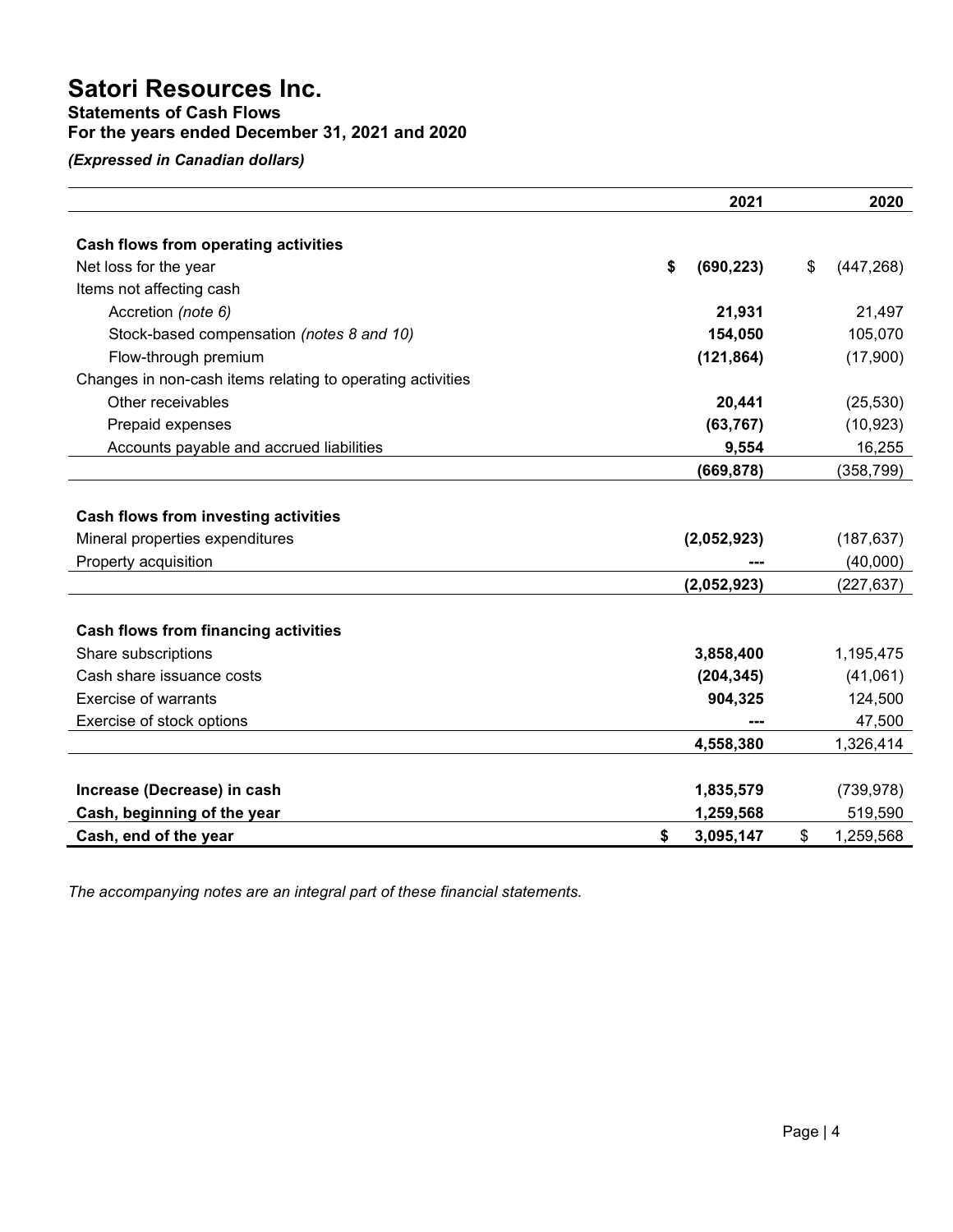## Satori Resources Inc. Notes to Financial Statements December 31, 2021 and 2020

#### 1. Incorporation

Satori Resources Inc. ("Satori" or the "Company") was incorporated on October 24, 2011 as 0923423 B.C. Ltd. under the Business Corporations Act (British Columbia) and subsequently changed its name to Satori Resources Inc. on December 5, 2011. Satori is involved in mineral exploration and development near Tartan Lake in the Province of Manitoba (the "Tartan Lake Gold Mine Project" or "Tartan Lake").

Satori's head office is located at 401 Bay Street, Suite 2702, Toronto, Ontario. Satori's shares are listed on the TSX Venture Exchange and trade under the symbol "BUD".

These financial statements were approved by the Board of Directors on April 27, 2022.

#### 2. Nature of Operations and Going Concern

Satori is in the process of exploring its mineral property interests and has not yet determined whether the mineral properties contain mineral reserves that are economically recoverable. Satori's continuing operations and the underlying value and recoverability of the amounts shown for mineral properties are entirely dependent upon the existence of economically recoverable mineral reserves, the ability of Satori to obtain the necessary financing to complete the exploration and development of its mineral property interests and on future profitable production or proceeds from the disposition of the mineral property interests.

Satori has raised and expects to raise additional equity financing to support future investing and operating activities at Tartan Lake, or for such other new projects or assets that Satori may acquire. There can be no assurance as to the availability or terms upon which such financing might be available.

These financial statements have been prepared on a going concern basis, which assumes that Satori will be able to realize assets and discharge liabilities in the normal course of business for the foreseeable future. As at December 31, 2021, Satori had no source of recurring operating cash flows, has an accumulated deficit of \$9,465,081 (2020 – \$8,774,858), and working capital of \$2,818,227 (2020 - \$1,269,951). In the absence of additional financing or strategic alternatives, these factors indicate that a material uncertainty exists that may cast significant doubt on Satori's ability to continue as a going concern.

In early 2020, there was a global outbreak of COVID-19 (coronavirus), which had a significant impact on businesses through restrictions put in place by the Canadian federal, provincial, and municipal governments regarding travel, business operations, and isolations/quarantine orders. While Satori has not experienced any material impact on its ability to conduct operations, it is unknown the extent of the future impact the COVID-19 outbreak may have on Satori as this will depend on future developments that are highly uncertain and that cannot be predicted with confidence. These uncertainties arise from the inability to predict the ultimate geographic spread of the disease and the duration of the outbreak, including the duration of travel restrictions, business closures or disruptions and quarantine/isolation measures that are currently, or may be put, in place by Canada and other countries to fight the virus. While the extent of the impact is unknown, we anticipate that this outbreak may cause reduced customer demand, supply chain disruptions, staff shortages and increased government regulations, all of which may negatively impact Satori's business and financial condition.

The financial statements do not reflect the adjustments to the carrying values of assets and liabilities that would be necessary if Satori were unable to continue as a going concern and was required to realize its assets or discharge its obligations in anything other than the ordinary course of operations.

### 3. Significant Accounting Policies

#### Statement of Compliance

These financial statements, including comparatives, have been prepared in accordance with accounting policies consistent with the International Financial Reporting Standards ("IFRS") as issued by the International Accounting Standards Board ("IASB") and interpretations of the IFRS Interpretations Committee ("IFRIC").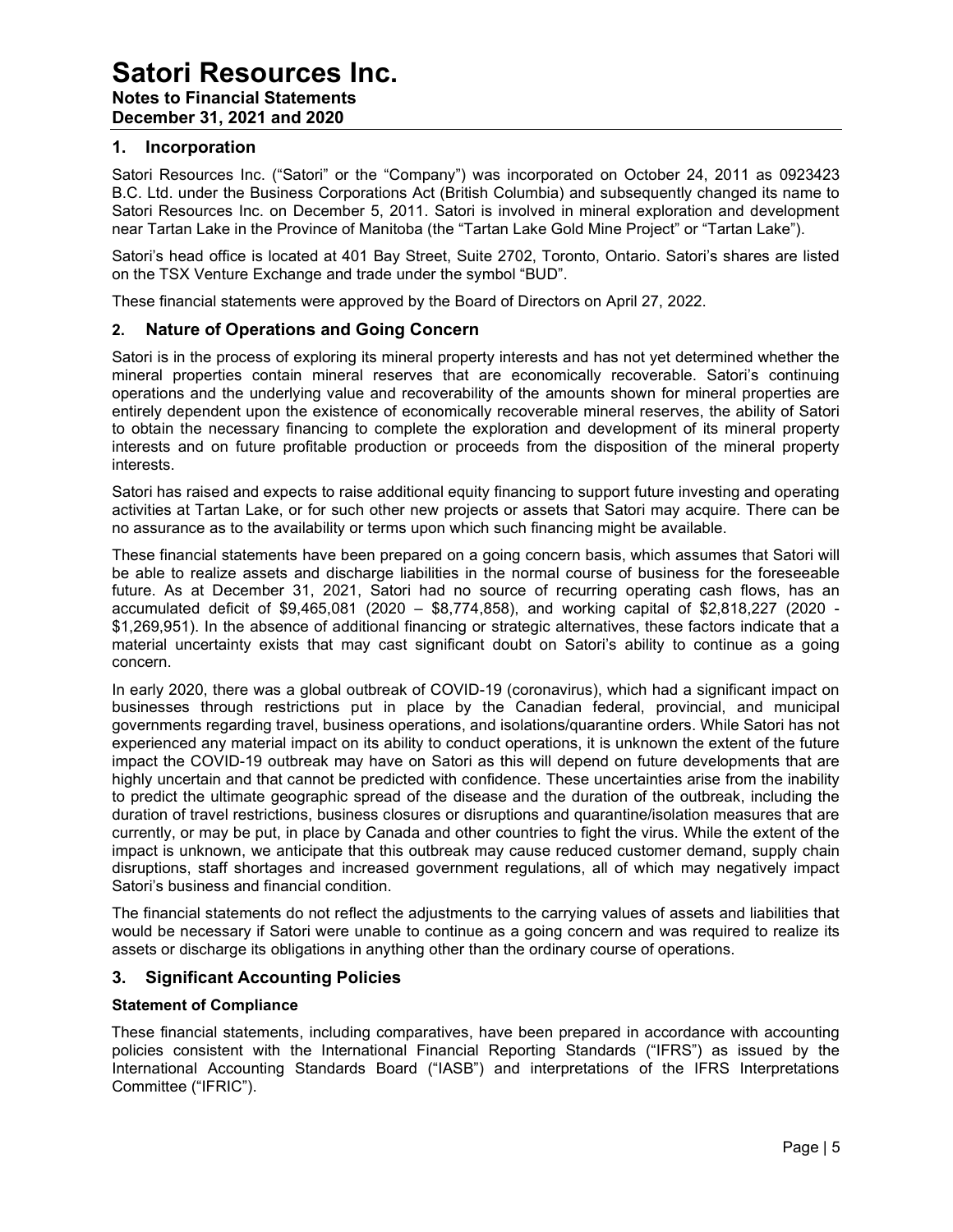## Notes to Financial Statements

December 31, 2021 and 2020

## 3. Significant Accounting Policies (Cont'd)

### Basis of presentation

These financial statements have been prepared on a historical cost basis except for certain financial instruments that have been measured at fair value.

### Significant accounting estimates and judgments

The preparation of these financial statements requires management to make judgments and estimates that affect the reported amounts of assets and liabilities at the date of the financial statements and reported amounts of expenses during the reporting period. Actual outcomes could differ from these judgments and estimates. The financial statements include judgments and estimates which, by their nature, are uncertain. The impacts of such judgments and estimates are pervasive throughout the financial statements and may require accounting adjustments based on future occurrences. Revisions to accounting estimates are recognized in the period in which the estimate is revised and the revision affects both current and future periods.

Significant assumptions about the future and other sources of judgments and estimates that management has made at the end of the reporting period, that could result in a material adjustment to the carrying amounts of assets and liabilities, in the event that actual results differ from assumptions made, relate to, but are not limited to, the following:

Estimates and judgments:

- the recoverability of the deferred exploration and development expenditures recorded in the statements of financial position (note 5); and
- inputs used to account for the value of the site restoration provision, including the future costs, the inflation rate, the risk-free interest rate, and the estimated life of the property (note 6).
- the Company's ability to continue its on-going and planned exploration activities and continue operations as a going concern, is dependent upon the recoverability of costs incurred to date on mineral properties, the existence of economically recoverable reserves, and the ability to obtain necessary equity financing from time to time.

#### Financial instruments

Financial instruments measured at amortized cost are initially recognized at fair value, plus adjustments for transaction costs, and then subsequently measured at amortized cost using the effective interest rate method, with gains and losses recorded as a charge against earnings.

Satori derecognizes a financial asset when the contractual rights to the cash flows from the asset expire, or it transfers the rights to receive the contractual cash flows on the financial asset in a transaction in which substantially all the risks and rewards of ownership of the financial asset are transferred. Satori derecognizes a financial liability when its contractual obligations are discharged, cancelled, or expired.

Financial assets and liabilities are offset and the net amount presented in the statements of financial position when, and only when, Satori has a legal right to offset the amounts and intends either to settle on a net basis or to realize the asset and settle the liability simultaneously.

A financial asset carried at amortized cost is considered impaired if objective evidence indicates that one or more events have had a negative effect on the estimated future cash flow of that asset and that the estimated future cash flow of that asset can be estimated reliably. An impairment loss in respect of a financial asset measured at amortized cost is calculated as the difference between its carrying amount and the present value of the estimated future cash flows discounted at the asset's original effective interest rate.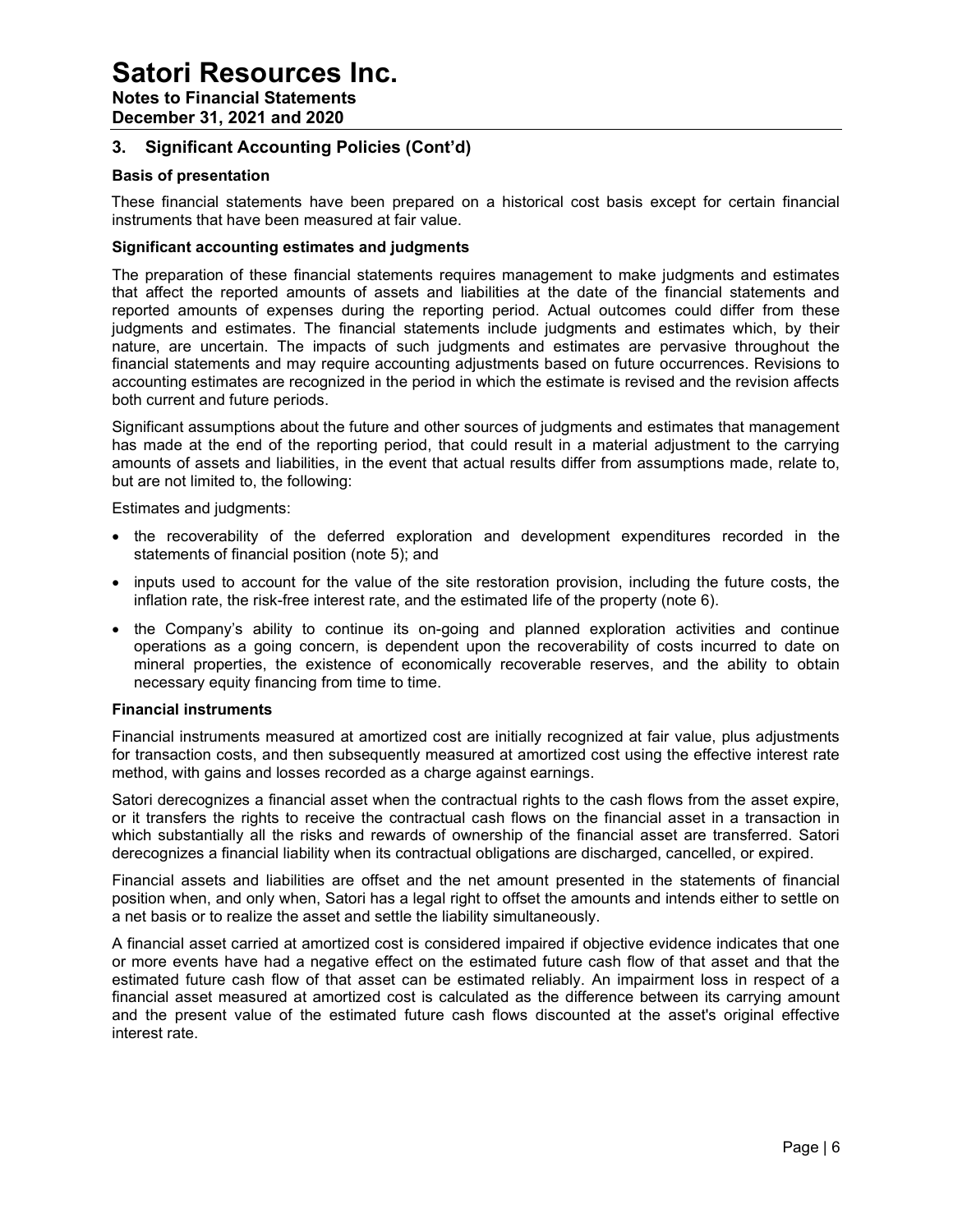Notes to Financial Statements

December 31, 2021 and 2020

## 3. Significant Accounting Policies (Cont'd)

### Financial instruments (cont'd)

The following table summarizes the classification of Satori's financial assets and liabilities:

|                                          | <b>Classification</b> |
|------------------------------------------|-----------------------|
| <b>Financial assets:</b>                 |                       |
| Cash                                     | Amortized cost        |
| Other receivables                        | Amortized cost        |
| <b>Financial liabilities:</b>            |                       |
| Accounts payable and accrued liabilities | Amortized cost        |

### Cash

Cash comprises cash balances deposited at Canadian chartered banks.

#### Mineral properties and deferred exploration and development expenditures

Satori's mineral property is in the exploration stage. Satori capitalizes all expenditures related to the acquisition, exploration, and development of the mineral property until such time as the property is placed into commercial production, abandoned, sold or considered to be impaired in value. Costs of the producing property will be amortized on a unit-of-production basis based on proven and probable reserves. Costs of abandoned properties are written off to operations. Proceeds received on the sale of interests in mineral properties are credited to the carrying value of mineral properties, with the excess, if any, included in operations. Adjustments to carrying value due to impairment are charged to operations.

Property option payments received are credited against the cost of mineral properties. Where option payments received exceed the recorded acquisition costs plus deferred exploration expenditures on the respective project, the amount in excess of the capitalized costs is credited to operations.

Satori has not yet determined the amount of reserves available on the property owned. The recoverability of the capitalized costs for mineral properties is dependent upon the discovery of economically recoverable reserves, the ability of Satori to obtain financing to complete development of the property and on future production or proceeds of disposition. Satori assesses the impairment of a mineral property whenever events or changes in circumstances indicate that its carrying amount may not be recoverable. Where a potential impairment is indicated, assessments are performed for each area of interest. To the extent that an exploration expenditure is not expected to be recovered, it is charged to operations. Although Satori has taken steps to verify the title to mineral properties in which it has an interest in accordance with general industry standards, these procedures do not guarantee Satori's title. Such properties may be subject to prior agreements or transfers and, as such, title may be affected.

All capitalized exploration and development expenditures are monitored for indications of impairment. Where a potential impairment is indicated, assessments are performed for each area of interest. To the extent that an exploration expenditure is not expected to be recovered, it is charged to the results of operations. Exploration areas where reserves have been discovered, but which require major capital expenditures before production can begin, are continually evaluated to ensure that commercial quantities of reserves exist or to ensure that additional exploration work is underway as planned.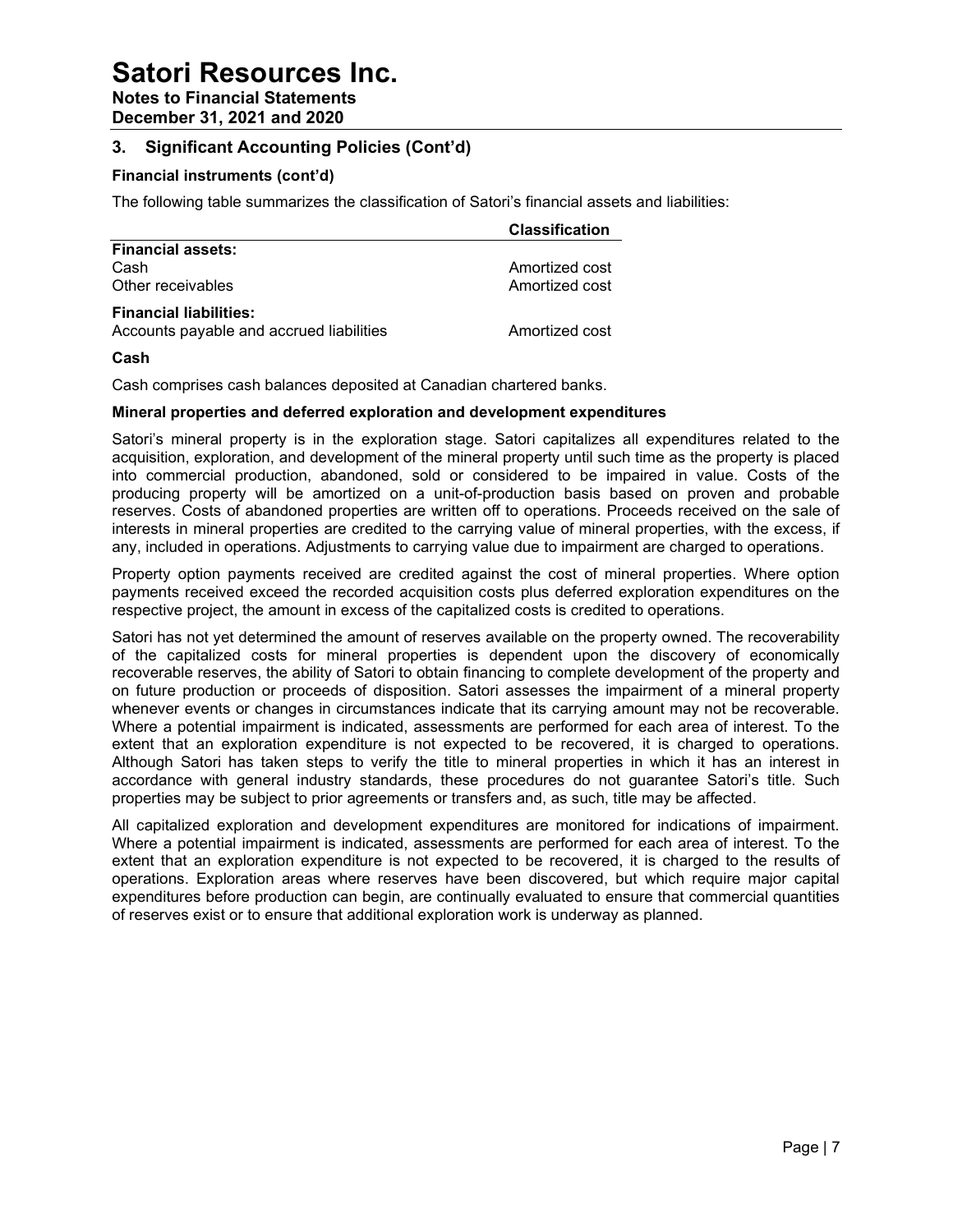Notes to Financial Statements December 31, 2021 and 2020

## 3. Significant Accounting Policies (Cont'd)

#### Income taxes

Income tax comprises current and deferred tax. Income tax is recognized in profit or loss except to the extent that it relates to items recognized directly in equity or other comprehensive income, in which case the income tax is also recognized directly in equity or other comprehensive income.

Current tax is the expected tax payable on the taxable income for the year, using tax rates enacted at the end of the reporting period, and any adjustment to tax payable in respect of previous years. Current tax assets and current tax liabilities are only offset if a legally enforceable right exists to offset the amounts and the Company intends to settle on a net basis, or to realize the asset and settle the liability simultaneously.

Deferred tax is recognized in respect of all qualifying temporary differences arising between the tax basis of assets and liabilities and their carrying amounts in the financial statements. Deferred income tax is determined on a non-discounted basis using tax rates and laws that have been enacted or substantively enacted at the end of the reporting period and are expected to apply when the deferred tax asset or liability is settled. Deferred tax assets are recognized to the extent that it is probable that the assets can be recovered. At each reporting period end, deferred tax assets are reduced to the extent that it is no longer probable that sufficient taxable earnings will be available to allow all or part of the asset to be recovered.

Deferred tax assets and liabilities are offset when there is a legally enforceable right to offset tax assets and liabilities and when the deferred tax balances relate to the same taxation authority.

#### Loss per share

Basic loss per common share is calculated by dividing the loss attributed to shareholders for the year by the weighted average number of common shares outstanding in the year. Diluted loss per common share is calculated by adjusting the weighted average number of common shares outstanding to assume conversion of all dilutive potential common shares using the treasury method.

#### Accounting for flow-through shares

Expenditure deductions for income tax purposes related to exploratory activities funded by flow-through equity instruments are renounced to investors in accordance with income tax legislation. For accounting purposes, the proceeds from issuance of these shares are allocated between the offering of shares and the sale of tax benefits. The allocation is made based on the difference between the quoted price of the existing shares and the amount the investor pays for the flow-through shares. A liability is recognized for this difference. The liability is reduced and the reduction of premium liability is recorded in the statements of net loss and comprehensive loss on a pro-rata basis based on the corresponding eligible expenditures that have been incurred.

#### Stock-based compensation

Stock options awarded to employees are accounted for using the fair value-based method. An individual is classified as an employee when the individual is an employee for legal or tax purposes (direct employee) or provides services similar to those performed by a direct employee. The fair value of options granted is calculated using the Black-Scholes model and is recorded as stock-based compensation expense over the vesting period of the options. Consideration paid on the exercise of stock options is credited to share capital. The contributed surplus associated with the options is transferred to share capital upon exercise. The fair value of options issued to non-employees is measured based on the fair value of the goods or services exchanged.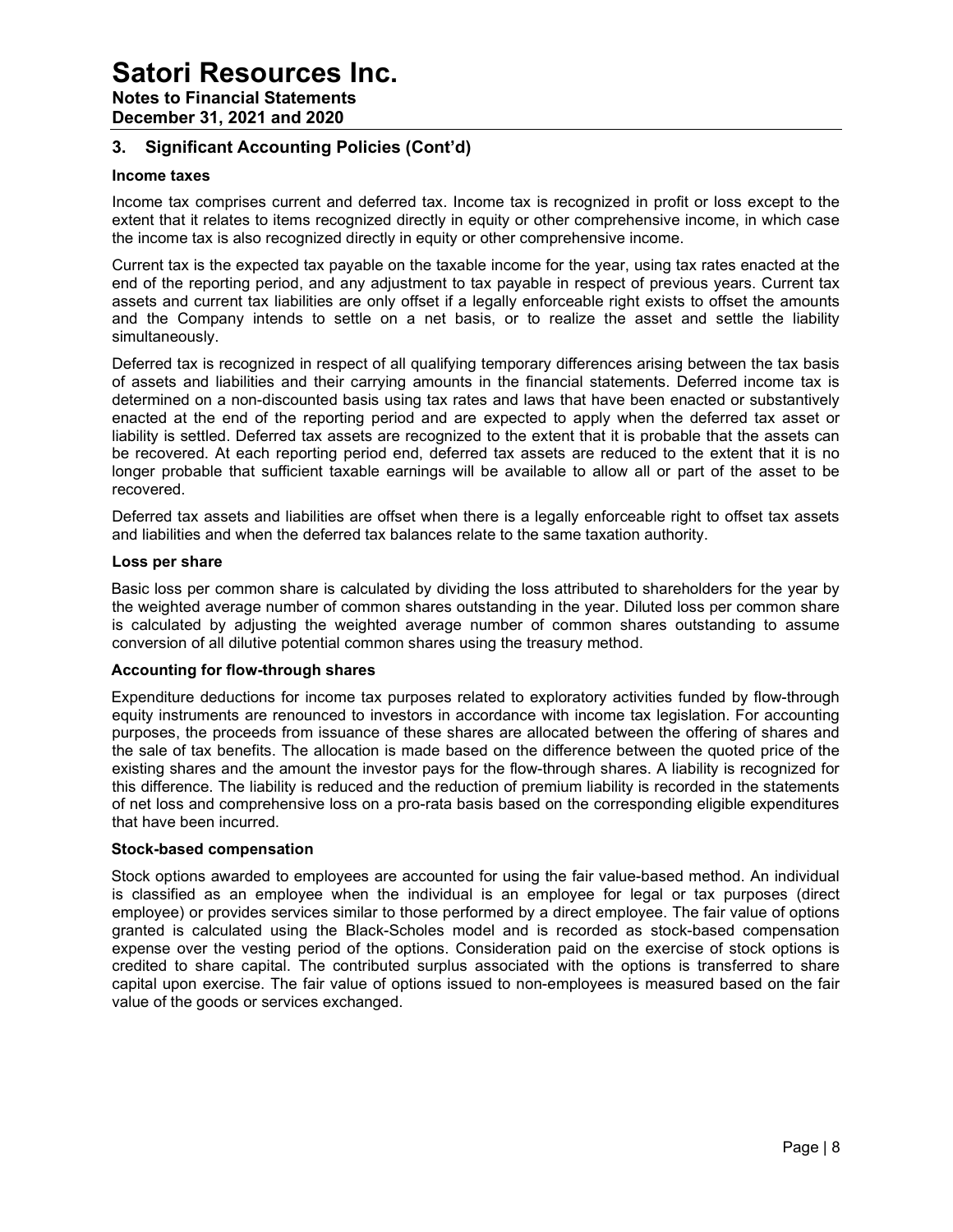Notes to Financial Statements

December 31, 2021 and 2020

## 3. Significant Accounting Policies (Cont'd)

### Impairment of non-financial assets

Non-financial assets are reviewed for impairment if there is any indication that the carrying amount may not be recoverable. If any such indication is present, the recoverable amount of the asset is estimated in order to determine whether impairment exists. Where the asset does not generate cash flows that are independent from other assets, Satori estimates the recoverable amount of the cash-generating unit to which the asset belongs.

An asset's recoverable amount is the higher of fair value less costs to sell and value in use. In assessing value in use, the estimated future cash flows are discounted to their present value, using a pre-tax discount rate that reflects current market assessments of the time value of money and the risks specific to the asset for which estimates of future cash flows have not been adjusted.

If the recoverable amount of an asset or cash generating unit is estimated to be less than its carrying amount, the carrying amount is reduced to the recoverable amount recognizing an impairment loss in the statement of operations. Where an impairment subsequently reverses, the carrying amount is increased to the revised estimate of the recoverable amount but only to the extent that this does not exceed the carrying value that would have been determined if no impairment had previously been recognized.

#### Site restoration provision

An obligation to incur restoration, rehabilitation, and environmental costs arises when environmental disturbance is caused by the exploration, development, or ongoing production of a mineral property interest. Such costs arising for the decommissioning of plant and other site restoration work, discounted to their net present value, are provided for and capitalized to the carrying value of the asset, as soon as the obligation to incur such costs arises. Discount rates using a pre-tax rate that reflect the time value of money are used to calculate the net present value. These costs are charged against profit or loss over the economic life of the related asset, through depreciation using either the unit-of-production or the straight-line method. The related liability is adjusted for each period for the unwinding of the discount rate, for changes to the current market-based discount rate, and amount or timing of the underlying cash flows needed to settle the obligation.

#### **Estimates**

#### Income taxes

Provisions for taxes are made using the best estimate of the amount expected to be paid based on a qualitative assessment of all relevant factors. The Company reviews the adequacy of these provisions at the end of the reporting period. However, it is possible that at some future date an additional liability could result from audits by taxing authorities. Where the final outcome of these tax-related matters is different from the amounts that were initially recorded, such differences will affect the tax provisions in the period in which such determination is made.

#### Flow-through shares

Expenditure deductions for income tax purposes related to exploratory activities funded by flow-through equity instruments are renounced to investors in accordance with income tax legislation. The difference between the value ascribed to flow-through shares issued and the value that would have been received for common shares at the date of issuance of the flow-through shares is initially recognized as a liability on the consolidated statement of financial position. The liability is reversed when tax benefits are renounced and a deferred tax liability is recognized at that time. Income tax expense is the difference between the amount of the deferred tax liability and the liability recognized on issuance.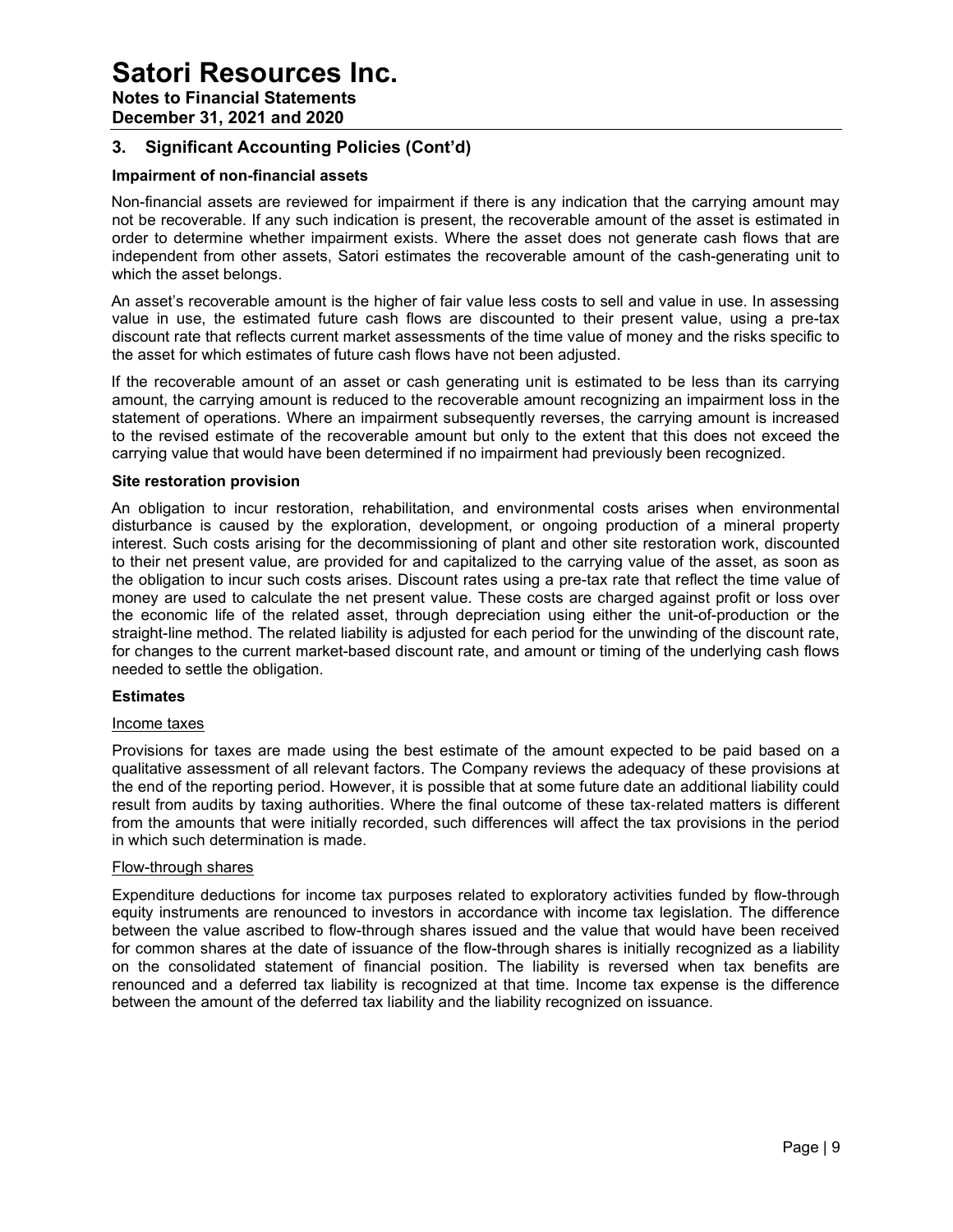December 31, 2021 and 2020

#### 4. Capital Management

The capital of Satori consists of shareholders' equity. Satori's objectives when managing capital are to safeguard Satori's ability to continue as a going concern in order to pursue the development of its mineral properties and to maintain optimal returns to shareholders and benefits for other stakeholders.

Satori manages its capital structure and makes adjustments to it in light of changes in economic conditions and the risk characteristics of the underlying assets. To maintain or adjust its capital structure, Satori may attempt to issue new shares or debt or dispose of assets. There can be no assurance that Satori will be able to obtain debt or equity capital in the case of operating cash deficits *(note 2)*.

### 5. Mineral Properties and Deferred Exploration and Development Expenditures

In order to facilitate management of its capital requirements, Satori prepares expenditure budgets that are updated as necessary depending on various factors, including successful capital deployment and general industry conditions. In order to maximize ongoing development efforts, Satori does not pay out dividends. Satori is not subject to externally imposed capital requirements.

|                                                          | Dec 31, 2019  | <b>Additions</b> | Dec 31, 2020  | <b>Additions</b> | Dec 31, 2021    |
|----------------------------------------------------------|---------------|------------------|---------------|------------------|-----------------|
| <b>Tartan Lake:</b>                                      |               |                  |               |                  |                 |
| Acquisition                                              | \$<br>583,560 | \$<br>---        | 583,560<br>\$ | \$               | \$<br>583,560   |
| Exploration                                              | 3,707,351     | 187,637          | 3,894,988     | 2,107,323        | 6,002,311       |
| Proceeds from sale of gold<br>Change in site restoration | (49, 433)     |                  | (49, 433)     |                  | (49, 433)       |
| provision (note 6)                                       | 308,453       |                  | 308,453       |                  | 308,453         |
| Impairment of properties                                 | (2,384,271)   | ---              | (2,384,271)   | ---              | (2,384,271)     |
| <b>Total Tartan Lake</b>                                 | 2,165,660     | 187,637          | 2,353,297     | 2,107,323        | 4,460,620       |
| New Delhi:                                               |               |                  |               |                  |                 |
| Acquisition                                              |               | 54,400           | 54,400        |                  | 54,400          |
| Option termination                                       | ---           | ---              | ---           | (54, 400)        | (54, 400)       |
| <b>Total New Delhi</b>                                   | ---           | 54,400           | 54,400        | (54, 400)        |                 |
| <b>TOTAL</b>                                             | \$2,165,660   | 242,037<br>S.    | \$2,407,697   | 2,052,923        | 4,460,620<br>S. |

#### Tartan Lake, Manitoba

Satori assumed ownership of Tartan Lake on February 2, 2012. The property carries a net smelter return royalty ("NSR") of 2%. The NSR can be repurchased at any time by Satori for \$1,000,000 for each 1%. During the year ended December 31, 2021, the Company expended \$2,107,000 on exploration activities (Year ended December 31, 2020 - \$187,000).

#### New Delhi, Ontario

On October 26, 2020, Satori entered into a property option agreement to earn a 100% interest in the New Delhi Gold Project, an advanced polymetallic gold property located in Ontario's Sudbury Mining Division. Under the terms of this agreement, Satori had the right to earn a 100% interest in the New Delhi project by making certain payments. On November 22, 2021, the Company gave notice that it was terminating the option agreement.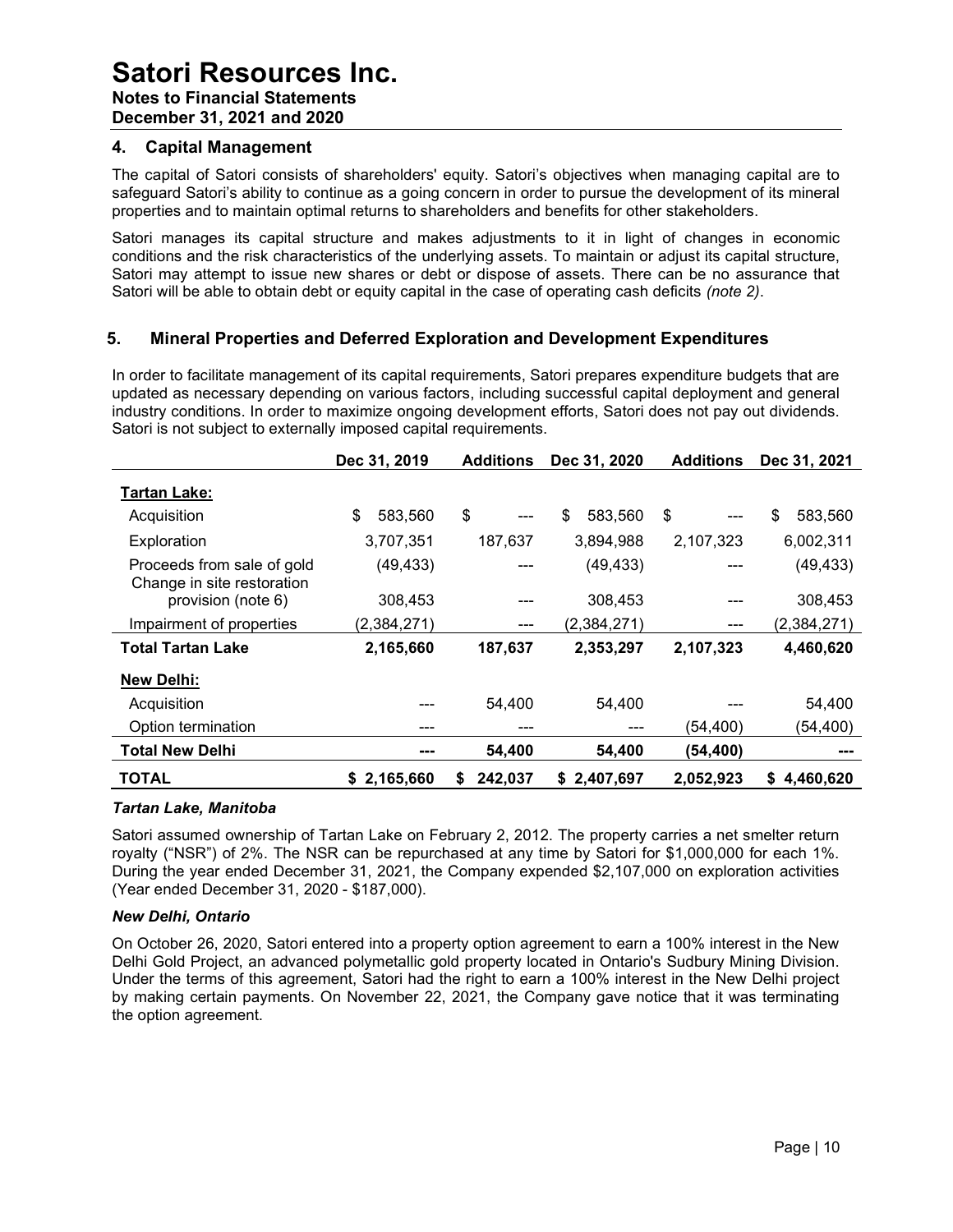## Notes to Financial Statements

December 31, 2021 and 2020

#### 6. Site Restoration Provision

Satori's site restoration provision of \$1,107,615 (2020 - \$1,085,684) is based on management's best estimate of costs to abandon and reclaim mineral properties and facilities as well as an estimate of the future timing of the costs to be incurred.

Satori's asset retirement obligation was determined based on an undiscounted future liability of approximately \$1,248,820 adjusted for estimated inflation of 1.88% and discounted at 2.02%, with reclamation occurring in 2027. During the year ended December 31, 2021, accretion expense of \$21,931 (2020 - \$21,497) was recorded.

### 7. Share Capital

#### Common shares

#### Authorized

Unlimited number of common shares without par value.

#### Issued and outstanding

|                                    | <b>Common Shares</b> | Amount      |
|------------------------------------|----------------------|-------------|
|                                    |                      |             |
| Balance, December 31, 2019         | 43,631,507           | \$3,662,999 |
| Property acquisition (note 5)      | 120,000              | 14,400      |
| Shares issued in private placement | 12,013,577           | 1,195,475   |
| Share issue costs                  |                      | (41,061)    |
| Flow-through premium               |                      | (17,900)    |
| Warrant exercise - cash            | 2,200,000            | 124,500     |
| Warrant exercise - equity          |                      | 66,700      |
| Option exercise - cash             | 900,000              | 47,500      |
| Option exercise – equity           |                      | 35,484      |
| Balance, December 31, 2020         | 58,865,084           | \$5,088,097 |
| Shares issued in private placement | 25,595,734           | 3,858,400   |
| Share issue costs                  |                      | (204, 345)  |
| Flow-through premium               |                      | (442, 939)  |
| Warrant exercise - cash            | 14,905,000           | 904,325     |
| Warrant exercise - book value      |                      | 310,479     |
| Balance, December 31, 2021         | 99,365,818           | \$9,514,017 |

On July 14, 2020, Satori closed a private placement for gross proceeds of \$420,000 by the issuance of 1,790,000 flow-through shares at a price per share of \$0.08 and 4,258,461 non-flow-through common shares at a price of \$0.065 per share. In connection with this closing, Satori paid a cash finders fees and other issuance costs totalling \$4,800. A flow-through premium of \$17,900 was recognized.

On December 2, 2020, Satori issued 120,000 common shares valued at \$14,400 as part of its New Delhi acquisition (see Note 5).

On December 30, 2020 Satori closed a flow-through private placement for gross proceeds of \$775,465, by the issuance of 5,965,116 flow-through shares at a price of \$0.13 per share. In connection with this closing, Satori paid cash finders' and other issuance costs totalling \$36,251.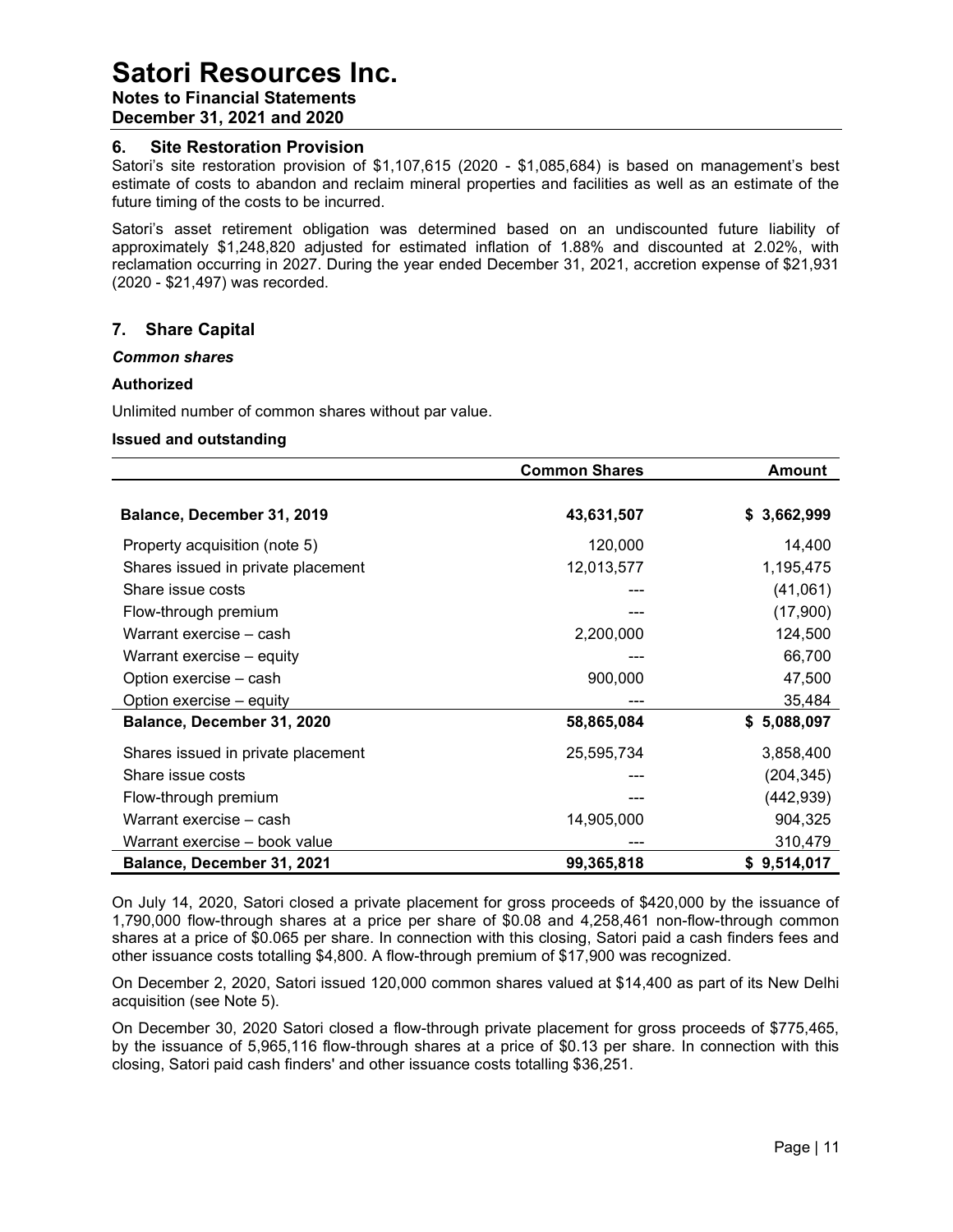## Satori Resources Inc. Notes to Financial Statements December 31, 2021 and 2020

### 7. Share Capital (Cont'd)

On June 28, 2021, Satori closed a private placement offering for gross proceeds totaling \$1,714,350. The Company issued 10,449,997 flow-through common shares at a price of \$0.135, and 2,760,000 common shares at a price of \$0.11 per share. In connection with this closing, the Company paid cash finders' fees totaling \$100,911 to eligible finders. A flow-through premium of \$156,750 was recognized.

On December 30, 2021, Satori closed its private placement offering for gross proceeds totaling \$2,144,050. The Company issued 7,154,737 flow-through common shares at a price of \$0.19, and 5,231,000 common shares at a price of \$0.15 per share. In connection with this closing, the Company paid cash finders' fees totaling \$89,901.00 to eligible finders and incurred additional costs of \$13,533. A flow-through premium of \$286,189 was recognized.

During the year ended December 31, 2021, a total of 14,905,000 warrants were exercised for cash proceeds of \$904,325 (year ended December 31, 2020 - 2,200,000 warrants for cash proceeds of \$124,500). During the year ended December 31, 2020 a total of 900,000 stock options were exercised for cash proceeds of \$47,500.

See note 14 for Satori's flow-through expenditure commitment at December 31, 2021.

#### Warrant Reserve

The warrant reserve represents the fair value of outstanding warrants on the date of their issuance. The valuation is derived using a Black-Scholes option pricing model. As warrants are exercised, the fair value is transferred to share capital. Should warrants expire unexercised, the fair value is transferred as a component of contributed surplus.

#### Warrants

|                            | Number of<br><b>Warrants</b> | <b>Weighted average</b> | exercise price |
|----------------------------|------------------------------|-------------------------|----------------|
| Balance, December 31, 2019 | 19,305,003                   | \$                      | 0.06           |
| Exercised                  | (2,200,000)                  |                         | 0.06           |
| <b>Expired</b>             | (700,000)                    |                         | 0.05           |
| Balance, December 31, 2020 | 16,405,000                   | S                       | 0.06           |
| Exercised                  | (14,905,000)                 |                         | 0.06           |
| Expired                    | (1,500,000)                  |                         | 0.06           |
| Balance, December 31, 2021 | ---                          |                         | ---            |

#### Warrants Outstanding

At December 31, 2021, Satori no longer had any warrants outstanding.

#### Contributed Surplus

The following is a summary of changes in contributed surplus from December 31, 2020 to December 31, 2021:

|                                          | <b>December 31, 2021</b> | <b>December 31, 2020</b> |
|------------------------------------------|--------------------------|--------------------------|
| <b>Opening balance</b>                   | 5,935,582                | 5,834,496<br>S           |
| Expiry of warrants                       | 32,664                   | 31,500                   |
| Book value of options exercised          | ---                      | (35, 484)                |
| Vesting of share-based payments (note 8) | 154,050                  | 105,070                  |
| <b>Ending balance</b>                    | 6,122,296                | 5,935,582<br>S           |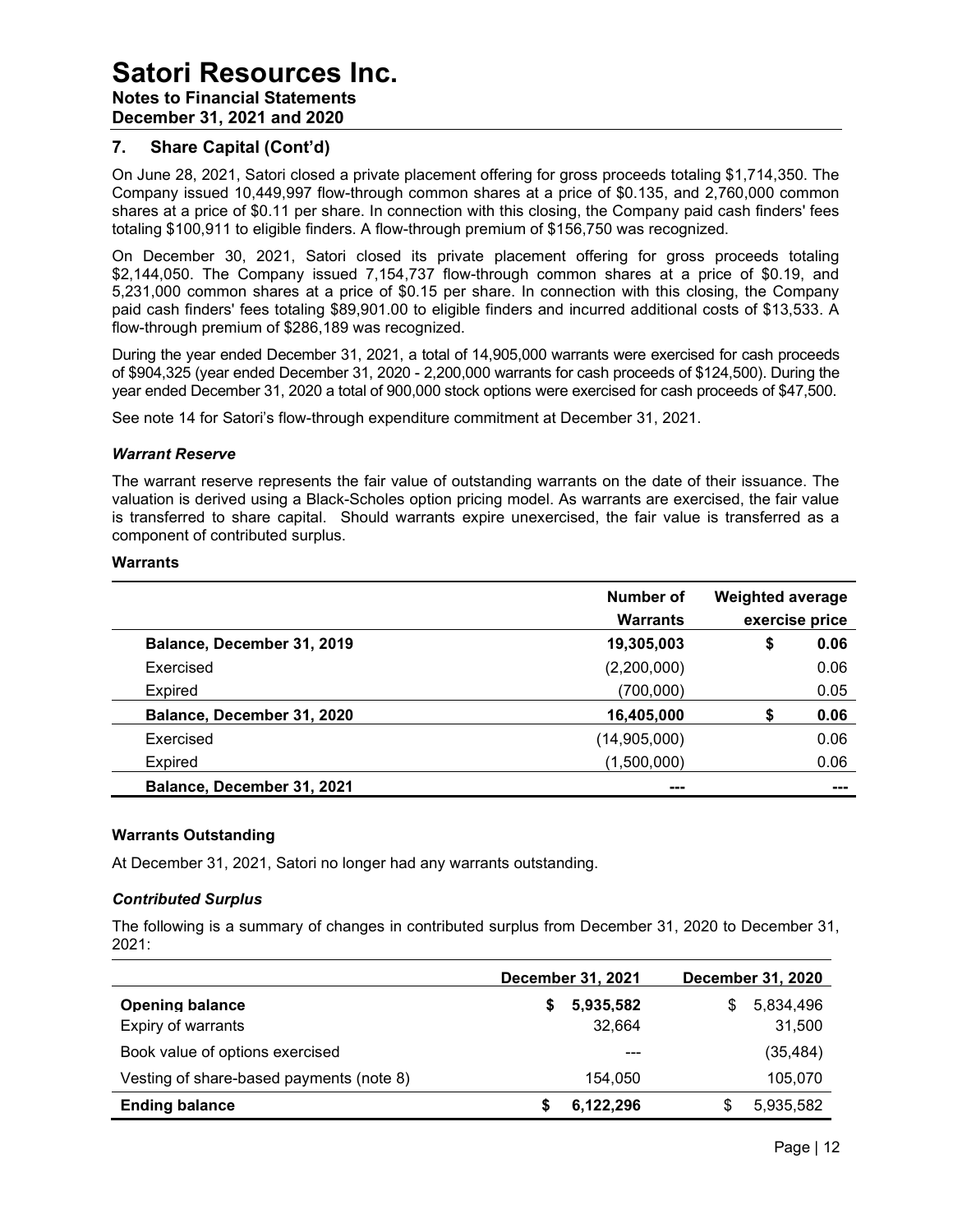Notes to Financial Statements

December 31, 2021 and 2020

### 8. Stock Options and Stock-Based Compensation

Satori established a stock option plan which provides for granting of incentive stock options up to a maximum of 10% of Satori's issued and outstanding common shares. Satori has issued options to directors, officers, and consultants. Terms of the options granted are subject to the determination and approval by the Board of Directors. All options granted are subject to a four-month hold period from the date of grant as required by the TSX Venture Exchange.

|                            | Number of stock<br>options<br>outstanding and<br>exercisable | Weighted<br>average<br>exercise price | Weighted<br>average<br>remaining<br>contractual<br>life (years) |
|----------------------------|--------------------------------------------------------------|---------------------------------------|-----------------------------------------------------------------|
| Balance, December 31, 2019 | 3,150,000                                                    | \$0.09                                | 3.21                                                            |
| Granted                    | 1.900.000                                                    | 0.08                                  |                                                                 |
| Exercised                  | (900,000)                                                    | 0.05                                  |                                                                 |
| Expired                    | (100,000)                                                    | 0.15                                  |                                                                 |
| Balance, December 31, 2020 | 4,050,000                                                    | \$0.10                                | 3.08                                                            |
| Granted                    | 1,500,000                                                    | 0.15                                  |                                                                 |
| Expired                    | (650,000)                                                    | 0.15                                  |                                                                 |
| Balance, December 31, 2021 | 4,900,000                                                    | \$0.10                                | 3.05                                                            |

On March 30, 2021, the Company granted 1,500,000 stock options to directors, officers and consultants. The stock options carry an exercise price of \$0.15, and vest immediately. The value ascribed to this issue was \$154,050 using the Black-Scholes option pricing model under the following weighted average assumptions: share price – \$0.14; risk free rate of return – 0.97%; annualized volatility – 100%; expected life – 5 years; dividend yield – 0%. The Company recognized stock-based compensation expense of \$154,050 during the year ended December 31, 2021 in relation to the vesting of these options.

Options expired unexercised during the year as follows:

March 31, 2021 - 50,000 options August 24, 2021 - 100,000 options October 3, 2021 – 500,000 options

On June 9, 2020, Satori granted 1,000,000 stock options to directors, officers, and consultants. The stock options carry an exercise price of \$0.075, and vested immediately. The value ascribed to this issue was \$55,500 using the Black-Scholes option pricing model under the following weighted average assumptions: share price – \$0.075; risk free rate of return – 0.45%; annualized volatility – 100%; expected life – 5 years; dividend yield – 0%. Satori recognized stock-based compensation expense of \$55,500 during the year ended December 31, 2020 in relation to the vesting of these options.

On July 15, 2020, Satori granted 800,000 stock options to directors and consultants. The stock options carry an exercise price of \$0.08 and vested immediately. The value ascribed to this issue was \$40,400 using the Black-Scholes option pricing model under the following weighted average assumptions: share price – \$0.07; risk free rate of return – 0.35%; annualized volatility – 100%; expected life – 5 years; dividend yield – 0%. Satori recognized stock-based compensation expense of \$40,400 during the year ended December 31, 2020 in relation to the vesting of these options.

On August 24, 2020, Satori granted 100,000 stock options to a directors, officers, and consultants. The stock options carry an exercise price of \$0.13 and vested immediately. The value ascribed to this issue was \$9,170 using the Black-Scholes option pricing model under the following weighted average assumptions: share price  $-$  \$0.0125; risk free rate of return  $-$  0.38%; annualized volatility  $-$  100%; expected life – 5 years; dividend yield – 0%. Satori recognized stock-based compensation expense of \$9,170 during the year ended December 31, 2020 in relation to the vesting of these options.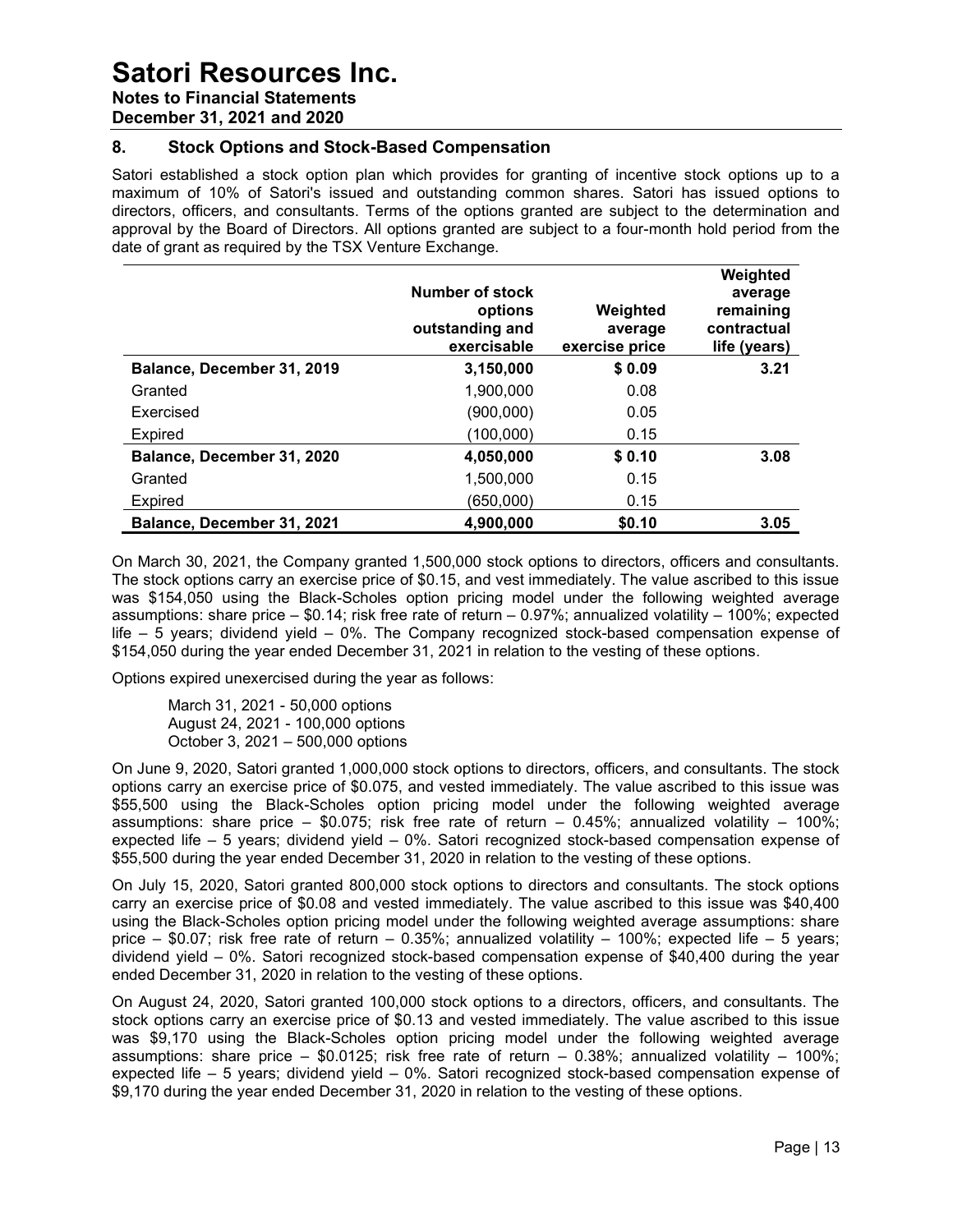Notes to Financial Statements

December 31, 2021 and 2020

## 8. Stock Options and Stock-Based Compensation (Cont'd)

On September 30, 2020, 400,000 stock options with an exercise price of \$0.05 per share were exercised. On October 12, 2020, 50,000 stock options with an exercise price of \$0.075 per share were exercised. On October 15, 2020, 50,000 stock options with an exercise price of \$0.15 per share expired unexercised. On October 20, 2020, 400,000 stock options with an exercise price of \$0.075 per share and 50,000 stock options with an exercise price of \$0.05 per share were exercised.

### 9. Loss per Common Share

The options and warrants for the years ended December 31, 2021 and 2020 were excluded from the computation of diluted loss per share as the potential effect was anti-dilutive.

The following table sets forth the calculations of basic and fully diluted loss per common share:

|                                            | For the years ended<br>December 31, |              |  |
|--------------------------------------------|-------------------------------------|--------------|--|
|                                            | 2021                                | 2020         |  |
| Numerator:                                 |                                     |              |  |
| Loss attributable to common shareholders   |                                     |              |  |
| - basic and diluted                        | \$(690,223)                         | \$(447,267)  |  |
| Denominator:                               |                                     |              |  |
| Weighted-average common shares outstanding |                                     |              |  |
| - basic and diluted                        | 68,873,529                          | 47,549,313   |  |
| Basic and diluted loss per common share    | \$<br>(0.01)                        | \$<br>(0.01) |  |

### 10. Related Party Transactions and Balances

#### Management compensation

Satori incurred the following expenditures with officers and directors of Satori, or with companies controlled by those individuals:

|                               | <b>Years Ended</b> |           |  |
|-------------------------------|--------------------|-----------|--|
|                               | December 31,       |           |  |
|                               | 2021               | 2020      |  |
| Stock-based compensation      | \$154,050          | \$30,525  |  |
| <b>Management Fees</b>        | 206,000            | 128,000   |  |
| Other director fees           | 48,000             | 50,427    |  |
| Director consulting fees      | 31,600             | 20,000    |  |
| Total management compensation | \$439,650          | \$228,952 |  |

During the year ended December 31, 2021, the Company paid its President and CEO a total of \$72,000 for her role as an Executive Officer and \$16,000 for her role on the Board (December 31, 2020 - \$48,000 for her role as an Executive Officer and \$20,000 for her role on the Board). During the year ended December 31, 2021, the Company paid its Executive Chairman a total of \$72,000 for his role as an Executive Officer and \$16,000 for his role on the Board (December 31, 2020, a total of \$30,000 for his role as an Executive Officer and \$20,000 for his role on the Board). During the year ended December 31, 2020, the Company paid its CFO a total of \$30,000 (December 2020 - \$30,000).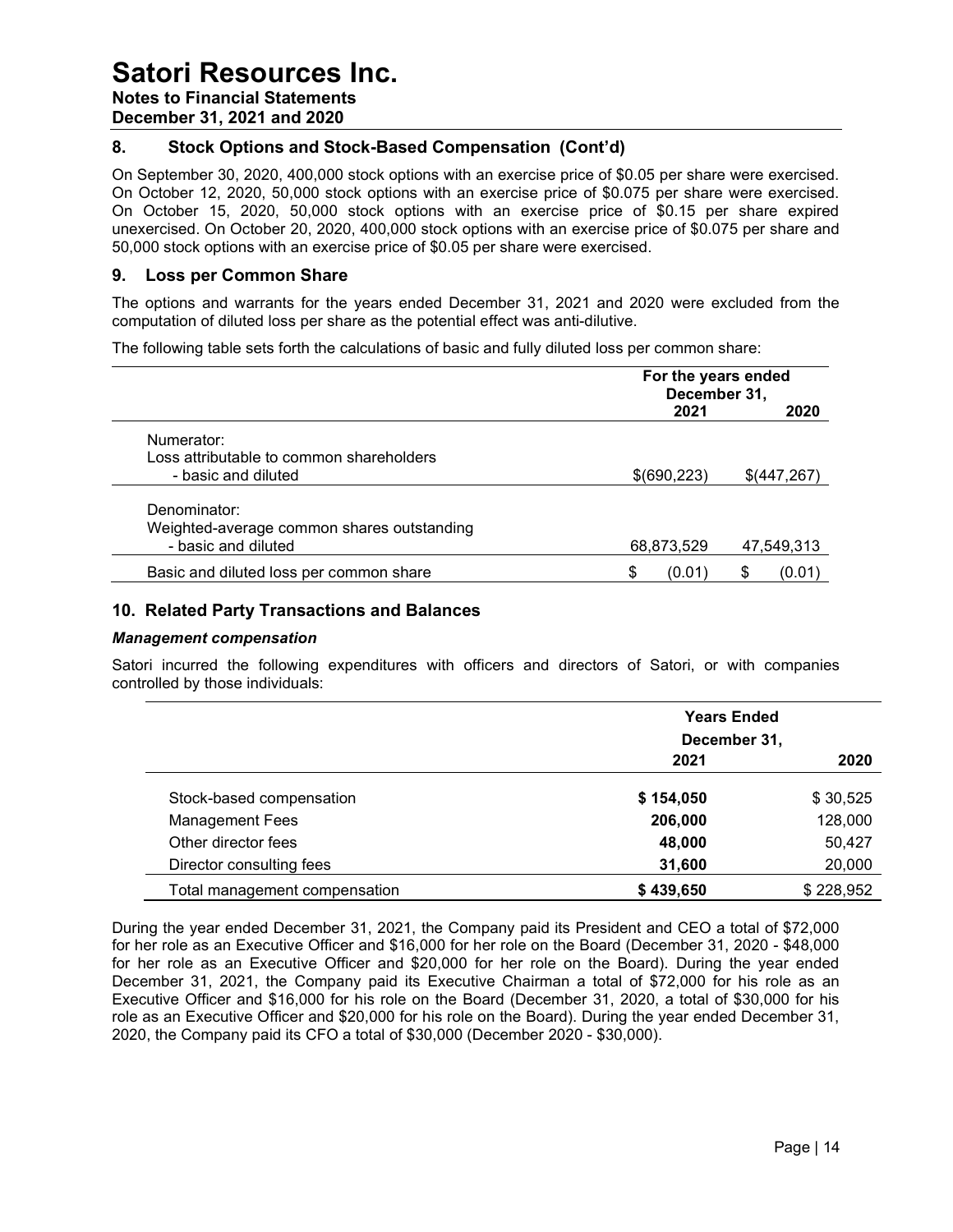Notes to Financial Statements

December 31, 2021 and 2020

### 10. Related Party Transactions and Balances

As of December 31, 2021, \$30,537 (December 31, 2020 - \$57,689) is owed to management and directors and is included in accounts payable and accrued liabilities on the statements of financial position.

Officers and directors of Satori subscribed for 1,158,461 common shares for gross proceeds of \$82,800 (19.7%) of the July 14, 2020 financing and 315,500 common shares for gross proceeds of \$41,015 (5.3%) of the December 30, 2020 financing. Officers and directors of the Company subscribed for 865,000 common shares of the December 30, 2021 financing, for gross proceeds of \$134,350 (7%).

## 11. Deposit

During the year ended December 31, 2019, Satori made a refundable deposit of \$50,000 to a privately held arm's length party (the "Party") in contemplation of a potential transaction while Satori conducted due diligence procedures. This refundable deposit provided Satori with an option to acquire a joint venture interest in a new venture with the Party. In April 2021, the amount of this deposit was refunded in full.

### 12. Financial Instruments and Risk Factors

Satori's risk exposures and impact on Satori's financial instruments are summarized below:

#### Credit risk

Credit risk is the risk of loss associated with Satori's inability to collect accounts receivable and safe keep cash. Satori`s receivables consist mainly of a Harmonized Sale Tax (HST) due from the federal government, on which there is no credit risk. Satori is also exposed to credit risk on its cash, however, it has deposited its cash with reputable Canadian financial institutions, from which management believes the risk of loss is minimal.

#### Liquidity risk

Satori manages liquidity risk to ensure that it will have sufficient liquidity to meet liabilities when due. As at December 31, 2021, Satori had cash of \$3,095,147 to settle current financial liabilities of \$441,209 (December 31, 2020 - \$1,259,568 to settle current financial liabilities of \$110,580). Satori has no source of recurring operating cash flows and in the absence of additional financing or strategic alternatives, Satori faces substantial liquidity risk (note 2).

#### Market risk

Market risk is the risk of loss that may arise from changes in market factors such as interest rates and commodity and equity prices.

- i) Interest rate risk Satori is not exposed to interest rate risk as it does not have interest bearing debt.
- ii) Commodity price risk The ability of Satori to develop its mineral properties and future profitability of Satori is directly related to the market price of gold.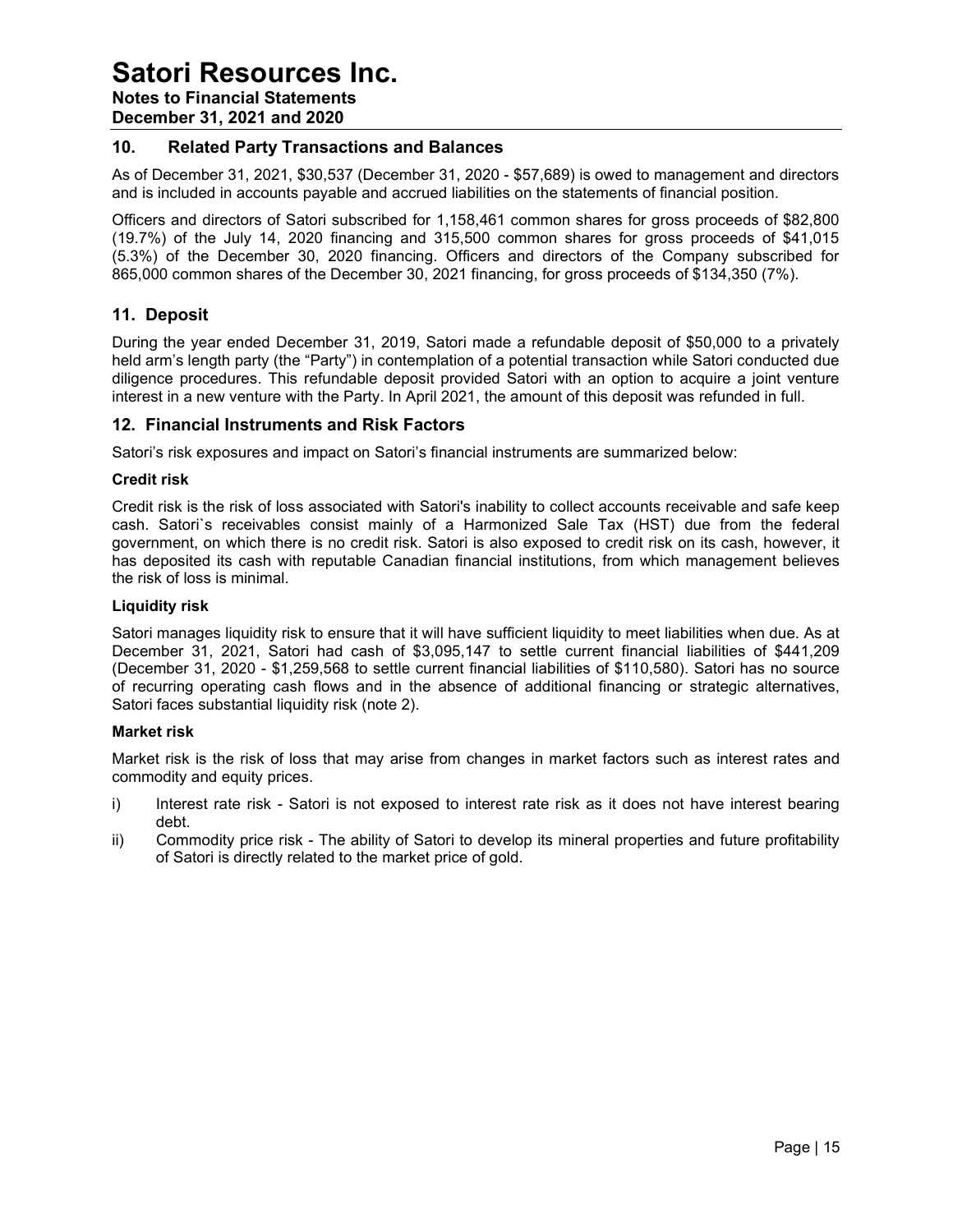Notes to Financial Statements December 31, 2021 and 2020

#### 13. Income Tax

The reconciliation of the combined Canadian federal and provincial statutory income tax rate of 26.5% (2020 – 26.5%) to the effective tax rate is as follows:

|                                                                                                                                     | 2021<br>\$                       | 2020<br>\$                        |
|-------------------------------------------------------------------------------------------------------------------------------------|----------------------------------|-----------------------------------|
| Net Loss before recovery of income taxes                                                                                            | (690,223)                        | (447,267)                         |
| Expected income tax recovery<br>Share issuance costs booked to equity<br>Non-deductible expenses and other permanent<br>differences | (182, 910)<br>(54, 150)<br>8,530 | (118, 530)<br>(10, 880)<br>23,100 |
| Renunciation of flow-through expenditures<br>Change in tax benefits not recognized<br>Income tax expense (recovery) expense         | 495,770<br>267,240               | 37,950<br>68,360                  |

#### Deferred Tax

The following table summarizes the components of deferred tax:

|                                                                                          |   | 2021       |   | 2020 |
|------------------------------------------------------------------------------------------|---|------------|---|------|
| <b>Deferred Tax Assets</b><br>Operation losses carried forward                           | S | 181.200    | S |      |
| <b>Deferred Tax Liabilities</b><br>Mineral properties and exploration related deductions |   | (181, 200) |   |      |
| Net deferred tax liability                                                               |   | (181, 200) |   | ---  |

Deferred tax assets and liabilities have been offset where they relate to income taxes levied by the same taxation authority and the Company has the legal right and intent to offset.

#### Unrecognized deferred tax assets

Deferred taxes are provided as a result of temporary differences that arise due to the differences between the income tax values and the carrying amount of assets and liabilities. Deferred tax assets have not been recognized in respect of the following deductible temporary differences:

|                                                       |     | 2021      |   | 2020      |
|-------------------------------------------------------|-----|-----------|---|-----------|
|                                                       |     |           |   |           |
| Non-capital losses carried forward                    | \$. | 3,548,580 | S | 3,574,590 |
| Mineral properties and exploration related deductions |     | ---       |   | 1,231,640 |
| Site restoration provision                            |     | 1,107,610 |   | 1,085,680 |
| Share issue costs                                     |     | 189.150   |   | 61,300    |
| Property, plant, and equipment                        |     | 39.610    |   | 39.610    |
| Investment tax credits                                |     | 6,030     |   | 6.030     |

The Canadian operating tax loss carry forwards expire as noted in the table below.

The remaining deductible temporary differences may be carried forward indefinitely.

Deferred tax assets have not been recognized in respect of these items because it is not probable that future taxable profit will be available against which the Company can utilize the benefits therefrom.